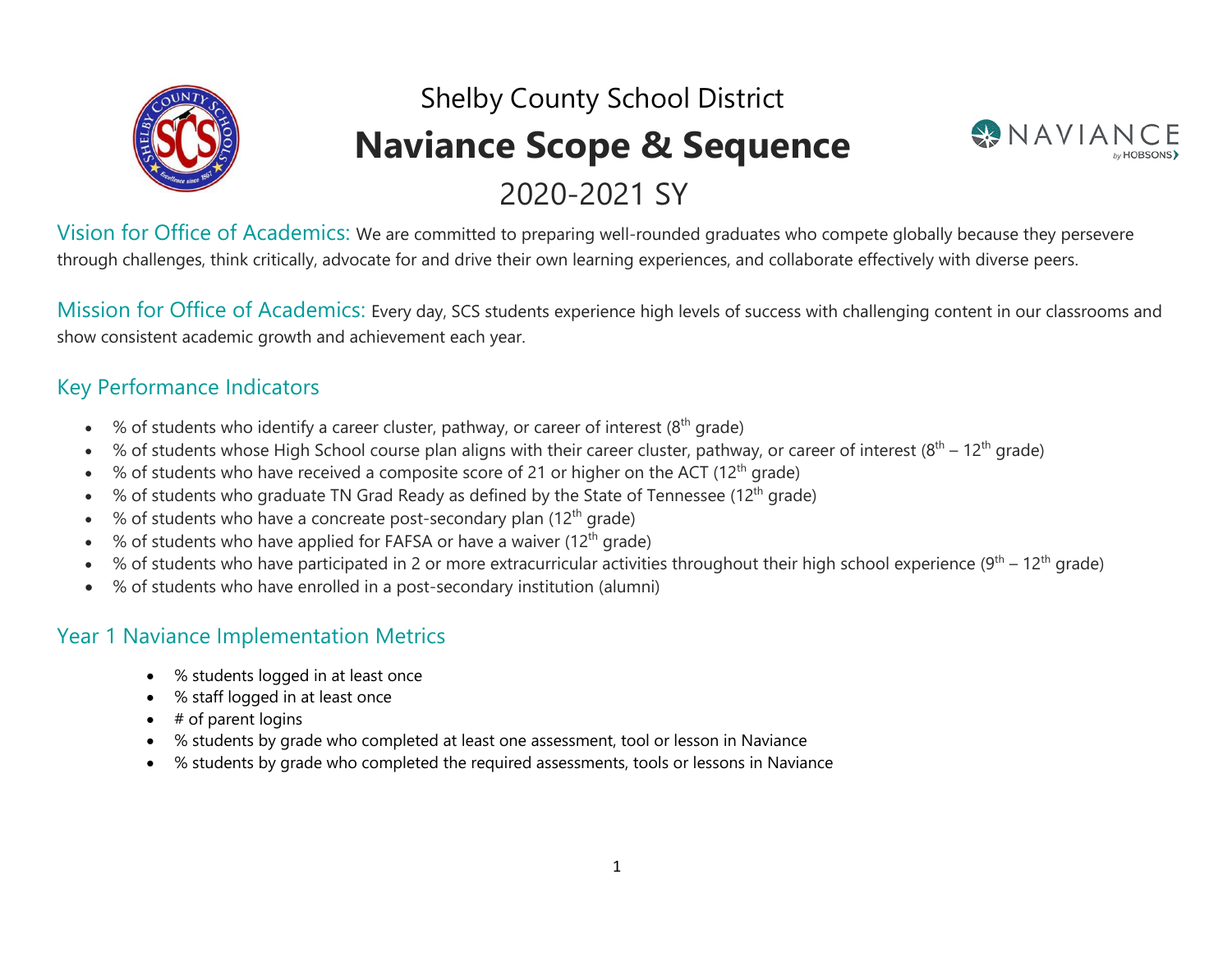#### **Scope and Sequence Overview:**

The 8-12 grade Scope and Sequence, outlines grade specific Naviance tasks that provide students opportunities for self-discovery, career and college exploration, academic planning, and post-secondary planning. The tasks within each grade level are designed to scaffold students as they make more informed decisions before and after high school graduation.

The tasks in each grade level integrate the 6 key competencies that are tied the Naviance College, Career, and Life Readiness (CCLR) Framework. The competencies in the CCLR Framework expand on the primary focus of traditional college and career readiness- academic skills, career knowledge, and college knowledge- and introduce additional competencies to prepare students for life, no matter what post-high school pathway they choose.

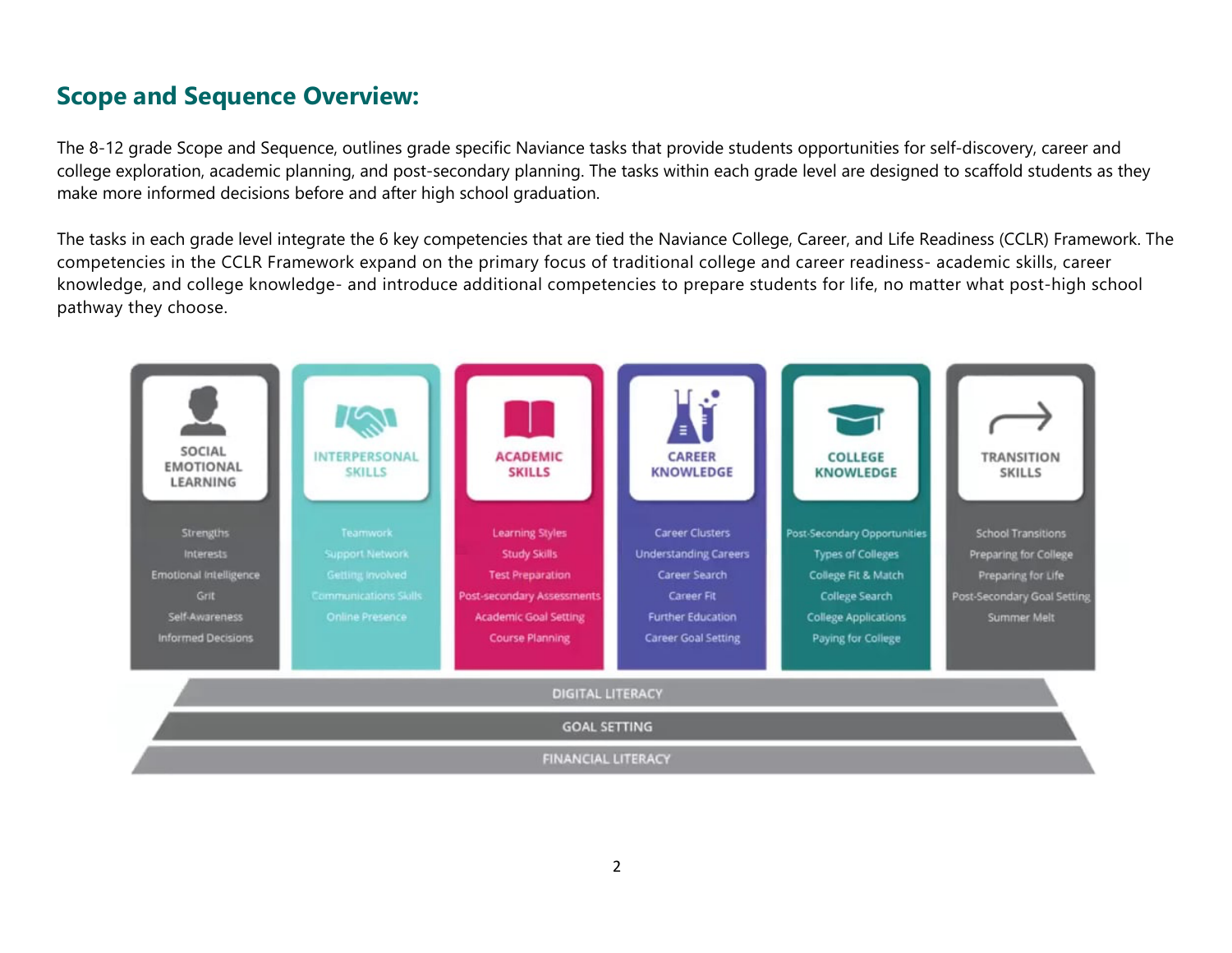#### Support and Resources Available:

- Support resources and materials for each task include: facilitator lesson plans, PowerPoint slides and student resources/materials. All support resources and materials can be found on the Shelby+Naviance SharePoint Site
- For quick tutorial videos for Staff, Students, and Parents go the Shelby+Naviance SharePoint Site homepage, as well as the Naviance Help Center (Note: you must first login to your Naviance account to access the help center link)
- For support on the Scope and Sequence and other Naviance related questions contact the Counseling Services Manager assigned to your school: Dr. Sherenda Moss, Dr. Rhonda Hill, or Dr. Jeffrey Taylor
- For support on the Course Planner related questions contact the Counseling Services Manager assigned to your school: Dr. Sherenda Moss, Dr. Rhonda Hill, or Dr. Jeffrey Taylor
- For support on Test Prep related questions contact the Counseling Services Manager assigned to your school: Dr. Sherenda Moss, Dr. Rhonda Hill, or Dr. Jeffrey Taylor
- For technical support contact the Naviance Support Team where you can open a support case, chat with an agent online, or if you prefer to ask your question by phone, call toll free: 1(866) 377-0080
- For staff support, the "Show Me How" feature appears on the right side of each Naviance Admin page and can help staff quickly understand how to use various Naviance features from the staff view.
- For student support, the "Show Me How" feature appears in the bottom right corner of Naviance Student and can help students quickly understand how to use various Naviance features.



Show Me How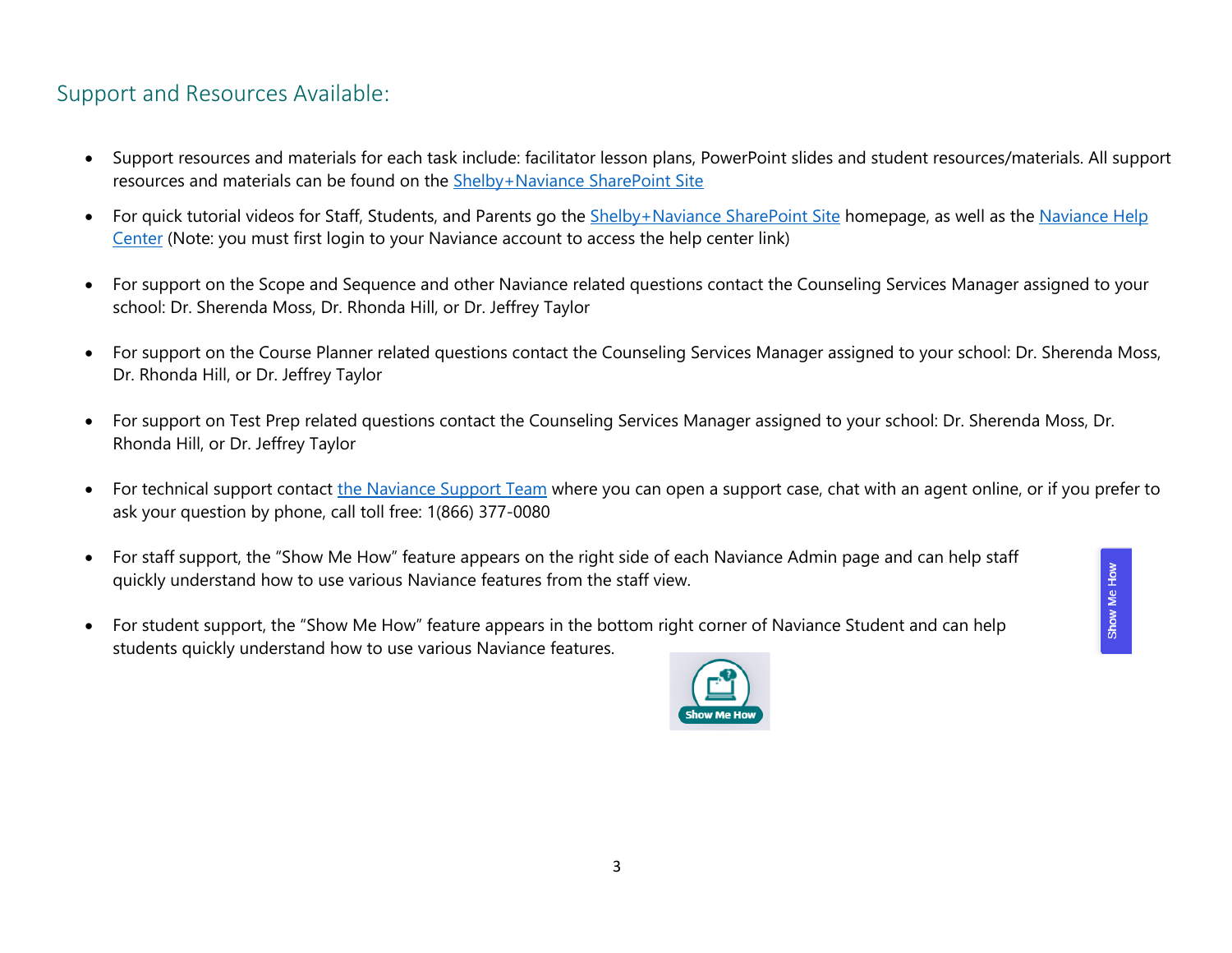- Successfully login to their Naviance account, navigate tasks assigned to them, and describe how they can use Naviance throughout their educational journey
- Understand that different careers require different levels of postsecondary education or training; identify 3 career clusters, pathways, or careers of interest, including the levels of postsecondary education or training and costs associated with each; develop a postsecondary plan
- Understand how high school will be different from middle school (how GPA, course credits, course selection, early postsecondary opportunities, workbased learning, and school activities lead to college and career readiness) and develop a summer enrichment plan for their transition from 8<sup>th</sup> to 9<sup>th</sup> qrade
- Create their 4 Year High School Plan, tied to their postsecondary goals

| <b>Row</b>     | <b>Time</b><br><b>Frame</b>                | <b>Naviance</b><br><b>Activity</b>                      | <b>Expected Outcome(s)</b>                                                                                                                                                                                                                                                                                      | <b>Required Tasks</b>                                                                                                                                              | <b>Suggested Tasks (Student</b><br><b>Directed Lesson Extensions)</b>                                                                                                  | <b>CCLR</b><br><b>Alignment</b>                                                               | <b>Facilitator (s)</b>    |
|----------------|--------------------------------------------|---------------------------------------------------------|-----------------------------------------------------------------------------------------------------------------------------------------------------------------------------------------------------------------------------------------------------------------------------------------------------------------|--------------------------------------------------------------------------------------------------------------------------------------------------------------------|------------------------------------------------------------------------------------------------------------------------------------------------------------------------|-----------------------------------------------------------------------------------------------|---------------------------|
|                | $\overline{c}$<br>26-Nov<br>Oct            | <b>Introduction</b><br>to Naviance                      | Students are provided with<br>an introduction to Naviance,<br>its purpose, and how they<br>will use it throughout the<br>course of their educational<br>journey; students complete<br>the Intro to Naviance<br>Scavenger Hunt as they learn<br>to navigate and experience<br>the system in Naviance<br>Students | Intro to<br>$\bullet$<br>Naviance<br>Scavenger<br>Hunt                                                                                                             | Lesson 8.7: My School<br>$\bullet$<br><b>Support Network</b>                                                                                                           | <b>TRANSITION</b><br><b>SKILLS</b><br>$I\circledcirc$<br><b>INTERPERSONA</b><br><b>SKILLS</b> | <b>Counselor Directed</b> |
| $\overline{2}$ | 4<br>Feb<br>$\frac{6}{5}$<br>$\frac{8}{2}$ | <b>Defining My</b><br><b>Unique</b><br><b>Strengths</b> | Students learn about<br>strengths by completing the<br>StrengthsExplorer<br>Assessment to discover and<br>learn about their top 3<br>talents/strengths and how to<br>develop them further;<br>students will demonstrate<br>critical thinking and                                                                | Strengths<br>$\bullet$<br>Explorer<br>Assessment<br>SE Analysis<br>$\bullet$<br>Graphic<br>Organizer<br>Add 2 or more<br>$\bullet$<br>careers to<br>favorites list | <b>Support Network Careers</b><br>$\bullet$<br>of Interest Reflection<br>Survey<br>Lesson 8.4: Brainstorm<br>$\bullet$<br>Interests<br>Lesson 8.5: What's Your<br>Road | SOCIAL<br>EMOTIONAL<br>LEARNING<br>췙<br><b>CAREER</b><br><b>KNOWLEDGE</b>                     | <b>Counselor Directed</b> |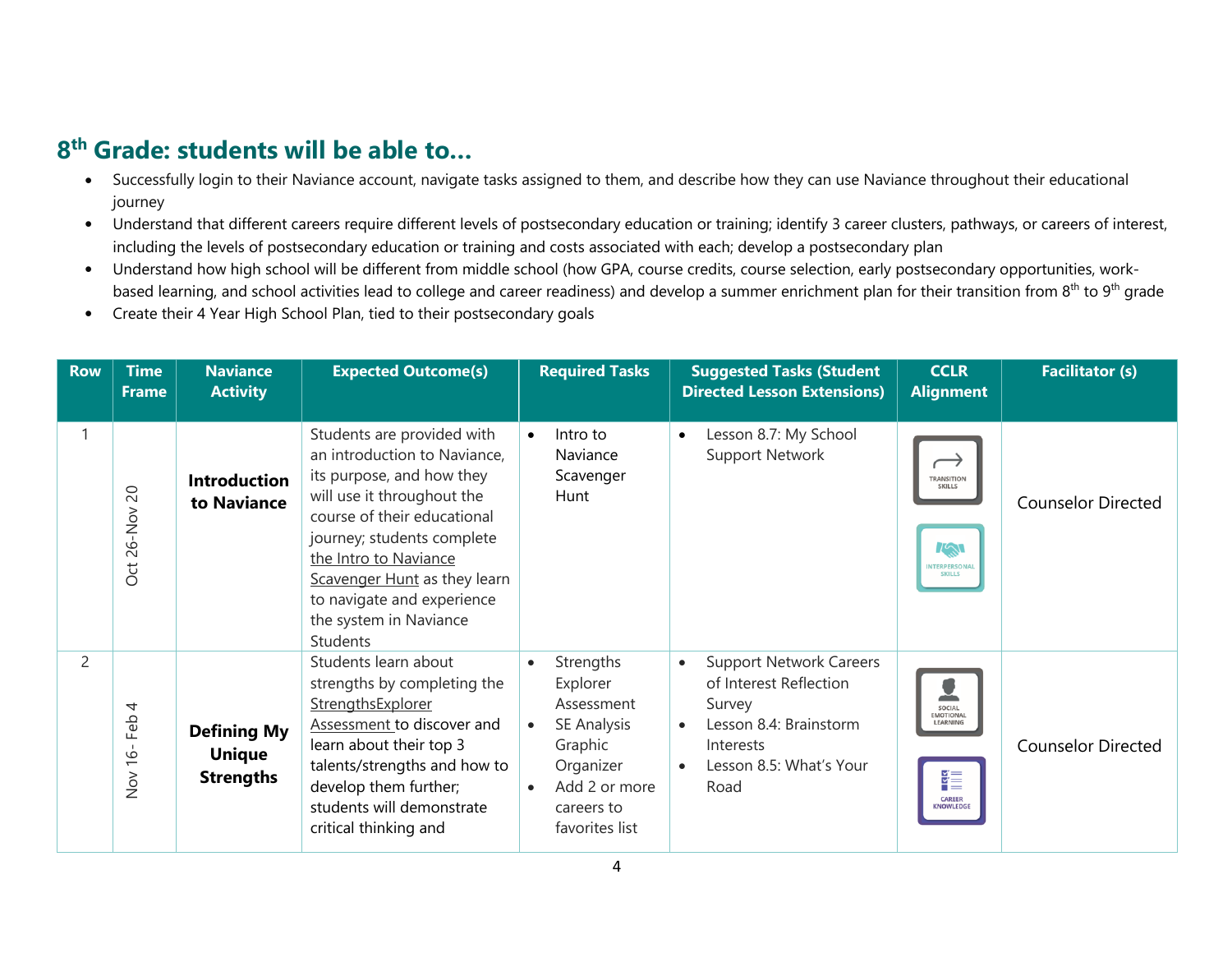| Row | <b>Time</b><br><b>Frame</b> | <b>Naviance</b><br><b>Activity</b>                                          | <b>Expected Outcome(s)</b>                                                                                                                                                                                                                                                                                                                                                                                                                                                                                                                                                                                                                                      | <b>Required Tasks</b>                                                                                                                                                                                                                    | <b>Suggested Tasks (Student</b><br><b>Directed Lesson Extensions)</b> | <b>CCLR</b><br><b>Alignment</b>                               | <b>Facilitator (s)</b>                  |
|-----|-----------------------------|-----------------------------------------------------------------------------|-----------------------------------------------------------------------------------------------------------------------------------------------------------------------------------------------------------------------------------------------------------------------------------------------------------------------------------------------------------------------------------------------------------------------------------------------------------------------------------------------------------------------------------------------------------------------------------------------------------------------------------------------------------------|------------------------------------------------------------------------------------------------------------------------------------------------------------------------------------------------------------------------------------------|-----------------------------------------------------------------------|---------------------------------------------------------------|-----------------------------------------|
|     |                             |                                                                             |                                                                                                                                                                                                                                                                                                                                                                                                                                                                                                                                                                                                                                                                 |                                                                                                                                                                                                                                          |                                                                       |                                                               |                                         |
|     |                             |                                                                             | informed decision making<br>skills to assess possible<br>career pathways that best fit<br>their skills, abilities and<br>interests using their SE<br>graphic organizer; students<br>add at least 2 careers to their<br>favorites list; students<br>discuss their Careers Favorite<br>list with a teacher, counselor,<br>family member, and/or adult<br>mentor                                                                                                                                                                                                                                                                                                   |                                                                                                                                                                                                                                          |                                                                       |                                                               |                                         |
| 3   | Feb 8-April 15              | <b>Researching</b><br><b>My Top</b><br><b>Careers of</b><br><b>Interest</b> | Students select their top two<br>careers of interest from their<br>favorites list to research;<br>students identify the<br>educational requirements,<br>top skills needed, national<br>and local salaries,<br>educational requirements<br>and costs, and compare<br>which career would suit their<br>needs best using their<br>Researching My Careers of<br>Interest Graphic Organizer;<br>students begin to brainstorm<br>questions they have about<br>their post-secondary plans<br>and how to link them to<br>their high school 4-year plan<br>of study; students complete<br>lesson 8.12: Talking with My<br>Family and create a Course<br>Planning with My | Researching<br>$\bullet$<br>My Careers of<br>Interest<br>Graphic<br>Organizer<br>Lesson 8.12:<br>$\bullet$<br>Talking with<br>My Family<br>Course<br>$\bullet$<br>Planning with<br>My Family/<br>Support<br>Network<br><b>SMART Goal</b> | Lesson 8.6: My Career<br>$\bullet$<br>Path                            | 쒩<br><b>CAREER</b><br><b>KNOWLEDGE</b><br>KN<br>INTERPERSONAL | Counselor or<br><b>Student Directed</b> |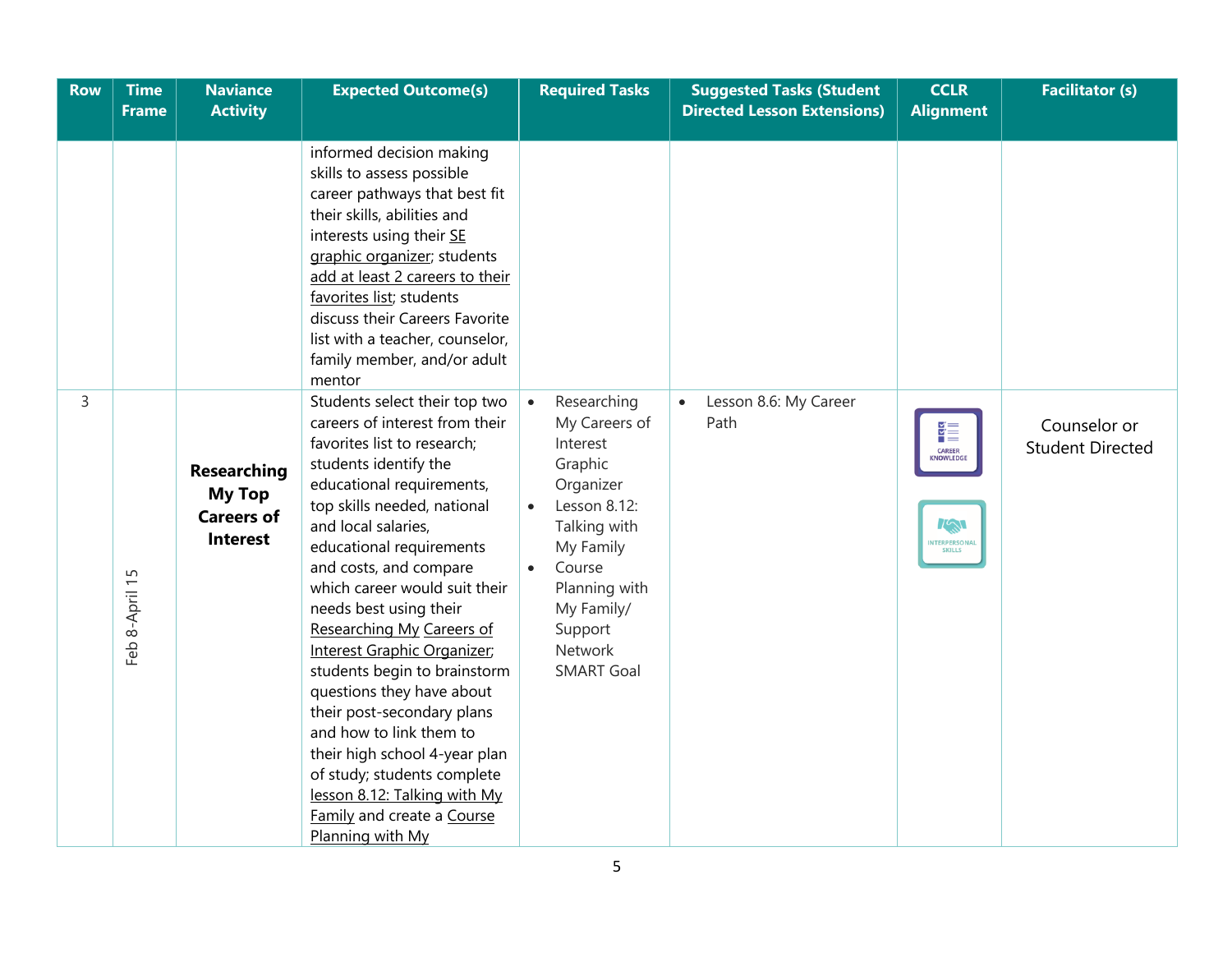| <b>Row</b> | <b>Time</b><br><b>Frame</b> | <b>Naviance</b><br><b>Activity</b>                                                                                            | <b>Expected Outcome(s)</b>                                                                                                                                                                                                                                                                                                                                                                                                                                                                                                                                                                                                                                                                             | <b>Required Tasks</b>                                                                                                                                                                     | <b>Suggested Tasks (Student</b><br><b>Directed Lesson Extensions)</b>                                             | <b>CCLR</b><br><b>Alignment</b>                                                                    | <b>Facilitator (s)</b>                  |
|------------|-----------------------------|-------------------------------------------------------------------------------------------------------------------------------|--------------------------------------------------------------------------------------------------------------------------------------------------------------------------------------------------------------------------------------------------------------------------------------------------------------------------------------------------------------------------------------------------------------------------------------------------------------------------------------------------------------------------------------------------------------------------------------------------------------------------------------------------------------------------------------------------------|-------------------------------------------------------------------------------------------------------------------------------------------------------------------------------------------|-------------------------------------------------------------------------------------------------------------------|----------------------------------------------------------------------------------------------------|-----------------------------------------|
| 4          | Feb 8- April 15             | <b>Linking My</b><br>Post-<br><b>Secondary</b><br><b>Plans to My</b><br><b>High School</b><br><b>Plans of</b><br><b>Study</b> | <b>Family/Support Network</b><br><b>SMART Goal</b><br>Students watch Frederick<br>Gregory and William Morris'<br>full Roadtrip Nation<br>Interviews to learn about<br>comparing careers of<br>interest. Students will review<br>their top career interest on<br>the favorite list and<br>complete the "My Post-<br>Secondary Plans" survey<br>indicating their initial post-<br>secondary plans; students<br>complete lesson 8.14: My<br>High School Preview;<br>students will work with their<br>counselors to develop their<br>4-Year Course Plan for high<br>school<br>*Note: If a Career Fair is<br>provided (in-person or<br>virtual) activities may be<br>explored during a Lesson<br>Extension. | Watch<br>Roadtrip<br>Nation videos<br>My Post-<br>Secondary<br>Plans Survey<br>Lesson 8.14:<br>$\bullet$<br>My High<br><b>School Preview</b><br>Create 4-Year<br>$\bullet$<br>Course Plan | Lesson 8.8: Decision<br>$\bullet$<br>Making<br>Career Fair Scavenger<br>$\bullet$<br>Hunt                         | ₩<br><b>CAREER</b><br><b>KNOWLEDGE</b><br>TRANSITION<br><b>SKILLS</b><br><b>ACADEMIC</b><br>SKILLS | <b>Counselor Directed</b>               |
| 5          | April 19-June 16            | <b>Planning for</b><br>My<br><b>Transition to</b><br><b>High School</b>                                                       | Students complete lesson<br>8.15: My Summer<br>Enrichment Plan; students<br>work with their counselor to<br>learn about summer<br>enrichment opportunities;<br>students complete their<br>Summer Enrichment Plan                                                                                                                                                                                                                                                                                                                                                                                                                                                                                       | N/A (this task is<br>optional)                                                                                                                                                            | Lesson 8.15: My Summer<br>$\bullet$<br><b>Enrichment Plan</b><br>My Summer Enrichment<br>$\bullet$<br>Plan Survey | $\rightarrow$<br>TRANSITION<br>SKILLS                                                              | Counselor or<br><b>Student Directed</b> |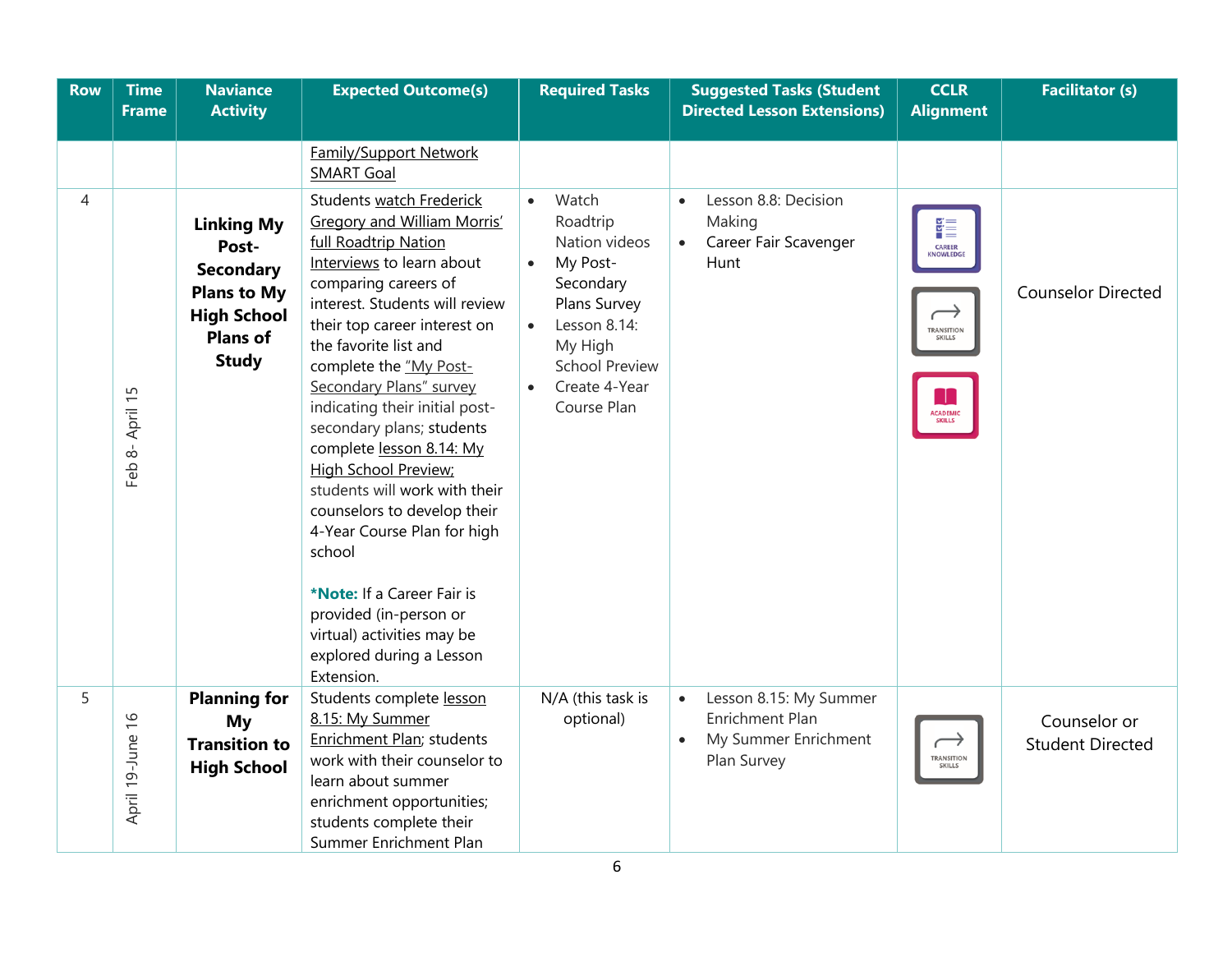| <b>Row</b> | <b>Time</b><br><b>Frame</b> | <b>Naviance</b><br><b>Activity</b> | <b>Expected Outcome(s)</b>                                                 | <b>Required Tasks</b> | <b>Suggested Tasks (Student</b><br><b>Directed Lesson Extensions)</b> | <b>CCLR</b><br><b>Alignment</b> | <b>Facilitator (s)</b> |
|------------|-----------------------------|------------------------------------|----------------------------------------------------------------------------|-----------------------|-----------------------------------------------------------------------|---------------------------------|------------------------|
|            |                             |                                    | survey as they transition<br>from 8 <sup>th</sup> to 9 <sup>th</sup> grade |                       |                                                                       |                                 |                        |

- Successfully login to their Naviance account, navigate tasks assigned to them, and describe how they can use Naviance throughout their educational journey
- Identify their unique learning preferences to set, monitor adjust and reflect on an academic GPA SMART goal for high school, aligned to their postsecondary goals
- Identify their top 3 strengths, explore career opportunities tied to their strengths and interests, and identify their top careers of interest; students will backwards plan from their career goals to what they should be focusing on in high school and adjust their 4-year course plan as necessary
- Understand the importance of saving money for postsecondary expenses (including direct costs like tuition and indirect costs like transportation, supplies, and fees) and reflect on two ways they can pay for their post-secondary goals
- Identify school student organizations, clubs, or teams, volunteer experiences, and extra-curricular activities they plan to participate in throughout their high school experience
- Begin to build their high school resume by naming their strengths and accomplishments; students develop a plan to grow their resume by identifying ways to get involved throughout high school

| <b>Row</b> | <b>Time</b><br><b>Frame</b>            | <b>Naviance</b><br><b>Activity</b> | <b>Expected Outcome(s)</b>                                                                                                                                                                                                                                                                                                                                                                                                                                       | <b>Required Tasks</b>                                                               | <b>Suggested</b><br><b>Tasks (Student</b><br><b>Directed Lesson</b><br><b>Extensions)</b> | <b>CCLR</b><br><b>Alignment</b>                                                   | <b>Facilitator (s)</b> |
|------------|----------------------------------------|------------------------------------|------------------------------------------------------------------------------------------------------------------------------------------------------------------------------------------------------------------------------------------------------------------------------------------------------------------------------------------------------------------------------------------------------------------------------------------------------------------|-------------------------------------------------------------------------------------|-------------------------------------------------------------------------------------------|-----------------------------------------------------------------------------------|------------------------|
|            | $\Omega$<br>$\frac{5}{2}$<br>82<br>Oct | <b>Introduction</b><br>to Naviance | Students are provided with an introduction to<br>Naviance, its purpose, and how they will use it<br>throughout the course of their educational<br>journey; students complete the Intro to Naviance<br>Scavenger Hunt as they learn to navigate and<br>experience the system in Naviance Students;<br>students complete a "Transition to High School"<br>survey indicating information that will be helpful<br>for their teachers and counselors this school year | Intro to<br>Naviance<br>Scavenger<br>Hunt<br>Transition to<br>High School<br>Survey | Lesson 9.1:<br>$\bullet$<br>My<br>Foundation                                              | <b>TRANSITION</b><br><b>SKILLS</b><br>KN<br><b>INTERPERSONAL</b><br><b>SKILLS</b> | Counselor<br>Directed  |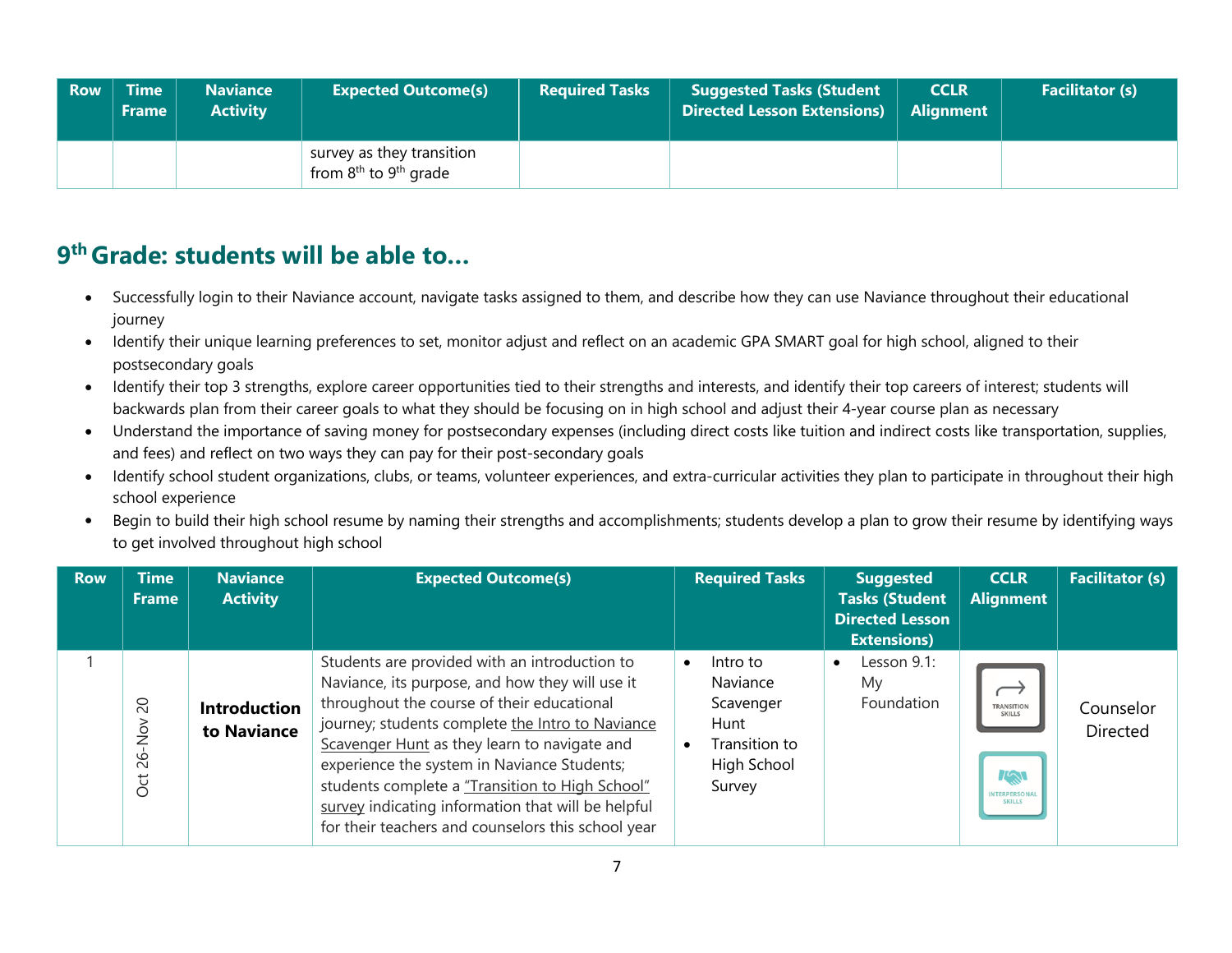| <b>Row</b>     | <b>Time</b><br><b>Frame</b> | <b>Naviance</b><br><b>Activity</b>                                                                        | <b>Expected Outcome(s)</b>                                                                                                                                                                                                                                                                                                                                                                                                                                                                                                         | <b>Required Tasks</b>                                                                                                                                    | <b>Suggested</b><br><b>Tasks (Student</b><br><b>Directed Lesson</b><br><b>Extensions)</b> | <b>CCLR</b><br><b>Alignment</b>                                           | <b>Facilitator (s)</b>              |
|----------------|-----------------------------|-----------------------------------------------------------------------------------------------------------|------------------------------------------------------------------------------------------------------------------------------------------------------------------------------------------------------------------------------------------------------------------------------------------------------------------------------------------------------------------------------------------------------------------------------------------------------------------------------------------------------------------------------------|----------------------------------------------------------------------------------------------------------------------------------------------------------|-------------------------------------------------------------------------------------------|---------------------------------------------------------------------------|-------------------------------------|
| $\overline{2}$ | Dec 11<br>Nov 16-           | <b>Ensuring I</b><br>am On Track<br>for High<br><b>School</b><br><b>Graduation</b>                        | Students work with their counselors to review<br>their course history by creating an initial course<br>plan in Naviance to ensure they are on track for<br>meeting graduation requirements<br>*Note: Task ONLY to be completed by repeating<br>9 <sup>th</sup> graders                                                                                                                                                                                                                                                             | Course<br>$\bullet$<br>Planner-view<br>course history<br>Reviewing My<br>$\bullet$<br><b>Course History</b><br>Reflection<br>Survey                      | N/A<br>$\bullet$                                                                          | T<br><b>ACADEMIC</b><br>SKILLS<br>TRANSITION<br><b>SKILLS</b>             | Counselor<br><b>Directed</b>        |
| 3              | Nov 16-Feb 4                | <b>Connecting</b><br>My<br><b>Personality</b><br><b>Traits to</b><br><b>Careers of</b><br><b>Interest</b> | Students review their post-secondary options and<br>complete the Career Key Assessment to identify<br>their top 3 Holland's Interest Codes; students<br>analyze their results and explore career<br>opportunities linked to their results using the CK<br>graphic organizer; students add 2 or more careers<br>of interest to their favorites list                                                                                                                                                                                 | Career Key<br>$\bullet$<br>Assessment<br><b>CK Graphic</b><br>$\bullet$<br>Organizer<br>Add 2 or more<br>$\bullet$<br>careers to their<br>favorites list | Lesson 9.7:<br>$\bullet$<br>My Career<br>Clusters                                         | SOCIAL<br>EMOTIONAL<br>LEARNING<br>쁥<br><b>CAREER</b><br><b>KNOWLEDGE</b> | Counselor<br>Directed               |
| $\overline{4}$ | Feb 8-April 15              | <b>Researching</b><br><b>My Top</b><br><b>Careers of</b><br><b>Interest</b>                               | Students select their top two careers of interest<br>from their favorites list to research; students<br>identify the educational requirements, top skills<br>needed, national and local salaries, educational<br>requirements and costs, and compare which<br>career would suit their needs best using their<br>Researching My Careers of Interest Graphic<br>Organizer; students begin to brainstorm questions<br>they have about their post-secondary plans and<br>how to link them to their high school 4-year plan<br>of study | N/A (this task is<br>optional)                                                                                                                           | Researching<br>$\bullet$<br>My Careers<br>of Interest<br>Graphic<br>Organizer             | 여<br>기<br><b>CAREER</b><br>KNOWLEDGE<br>$T_{\infty}$<br>INTERPERSONAL     | Counselor or<br>Student<br>Directed |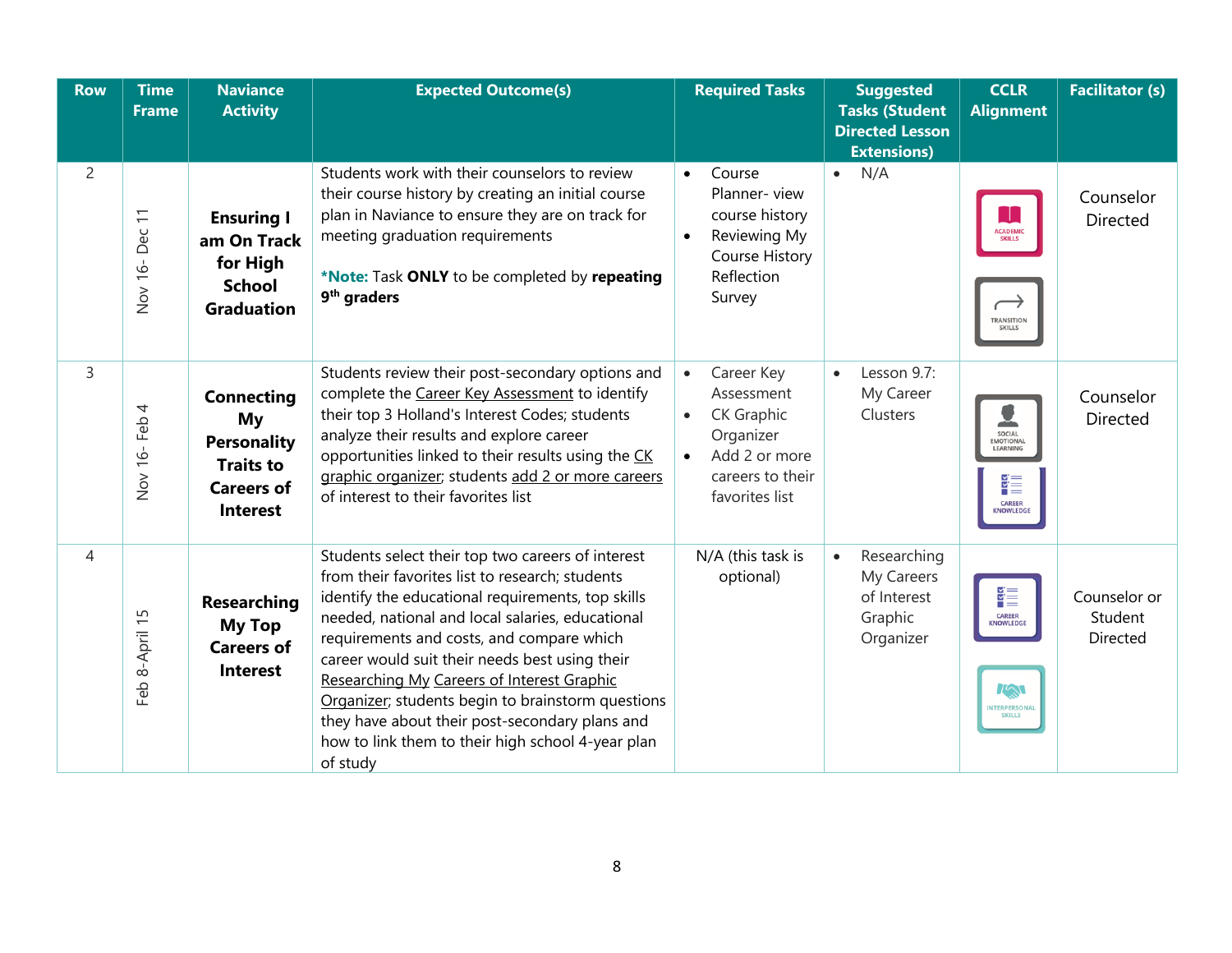| <b>Row</b> | <b>Time</b><br><b>Frame</b>                              | <b>Naviance</b><br><b>Activity</b>                                                                        | <b>Expected Outcome(s)</b>                                                                                                                                                                                                                                                                                                                                                                                                                                                                                                                                                                                                          | <b>Required Tasks</b>                                                                                                                                                                             | <b>Suggested</b><br><b>Tasks (Student</b><br><b>Directed Lesson</b><br><b>Extensions)</b> | <b>CCLR</b><br><b>Alignment</b>                                                                           | <b>Facilitator (s)</b>       |
|------------|----------------------------------------------------------|-----------------------------------------------------------------------------------------------------------|-------------------------------------------------------------------------------------------------------------------------------------------------------------------------------------------------------------------------------------------------------------------------------------------------------------------------------------------------------------------------------------------------------------------------------------------------------------------------------------------------------------------------------------------------------------------------------------------------------------------------------------|---------------------------------------------------------------------------------------------------------------------------------------------------------------------------------------------------|-------------------------------------------------------------------------------------------|-----------------------------------------------------------------------------------------------------------|------------------------------|
| 5          | April 15<br>$\overset{\rightharpoonup }{\infty }$<br>Feb | <b>Connecting</b><br>My<br><b>Personality</b><br><b>Traits to My</b><br>Post-<br><b>Secondary</b><br>Plan | Students watch Frederick Gregory and William<br>Morris' full Roadtrip Nation Interviews; students<br>complete the My Post-Secondary Intentions<br>Survey, indicating their post-secondary plans;<br>students complete lesson 9.10: Choosing Courses<br>and work with their counselor to revisit their 4-<br>year plan of study and edit their course plan to<br>align with their strengths and postsecondary<br>goals                                                                                                                                                                                                               | Watch<br>$\bullet$<br>Roadtrip<br>Nation video<br>My Post-<br>$\bullet$<br>Secondary<br>Intentions<br>Survey<br>Lesson 9.10:<br>$\bullet$<br>Choosing<br>Courses<br>Revisit/Revise<br>Course Plan | N/A<br>$\bullet$                                                                          | <b>ACADEMIC</b><br>SKILLS<br>흹<br><b>CAREER</b><br><b>KNOWLEDGE</b><br><b>TRANSITION</b><br><b>SKILLS</b> | Counselor<br><b>Directed</b> |
| 6          | $\frac{9}{1}$<br>April 19- June                          | <b>My High</b><br><b>School</b><br><b>Resume</b>                                                          | Students learn the value of a high school resume<br>and resume components by completing Lesson<br>9.8: My High School Resume; students review<br>their Holland's Interest Codes and Strengths to<br>identify information they wish to include on their<br>result; students use Resume Builder to articulate<br>ways in which they are developing employability<br>skills by revising/adding the following fields:<br>Education/ Extra-Curricular/ Awards/ Volunteer/<br>Work Experience; Students identify areas they<br>would like to grow their resume during high<br>school in the Growing My Resume Reflection<br><b>Survey</b> | Lesson 9.8: My<br>$\bullet$<br>High School<br>Resume<br>Resume<br>$\bullet$<br><b>Builder</b><br>Growing My<br>$\bullet$<br>Resume<br>Reflection<br>Survey                                        | Lesson 9.2:<br>$\bullet$<br>My Life's<br>Work                                             | SOCIAL<br><b>EMOTIONAL</b><br>LEARNING                                                                    | Counselor<br><b>Directed</b> |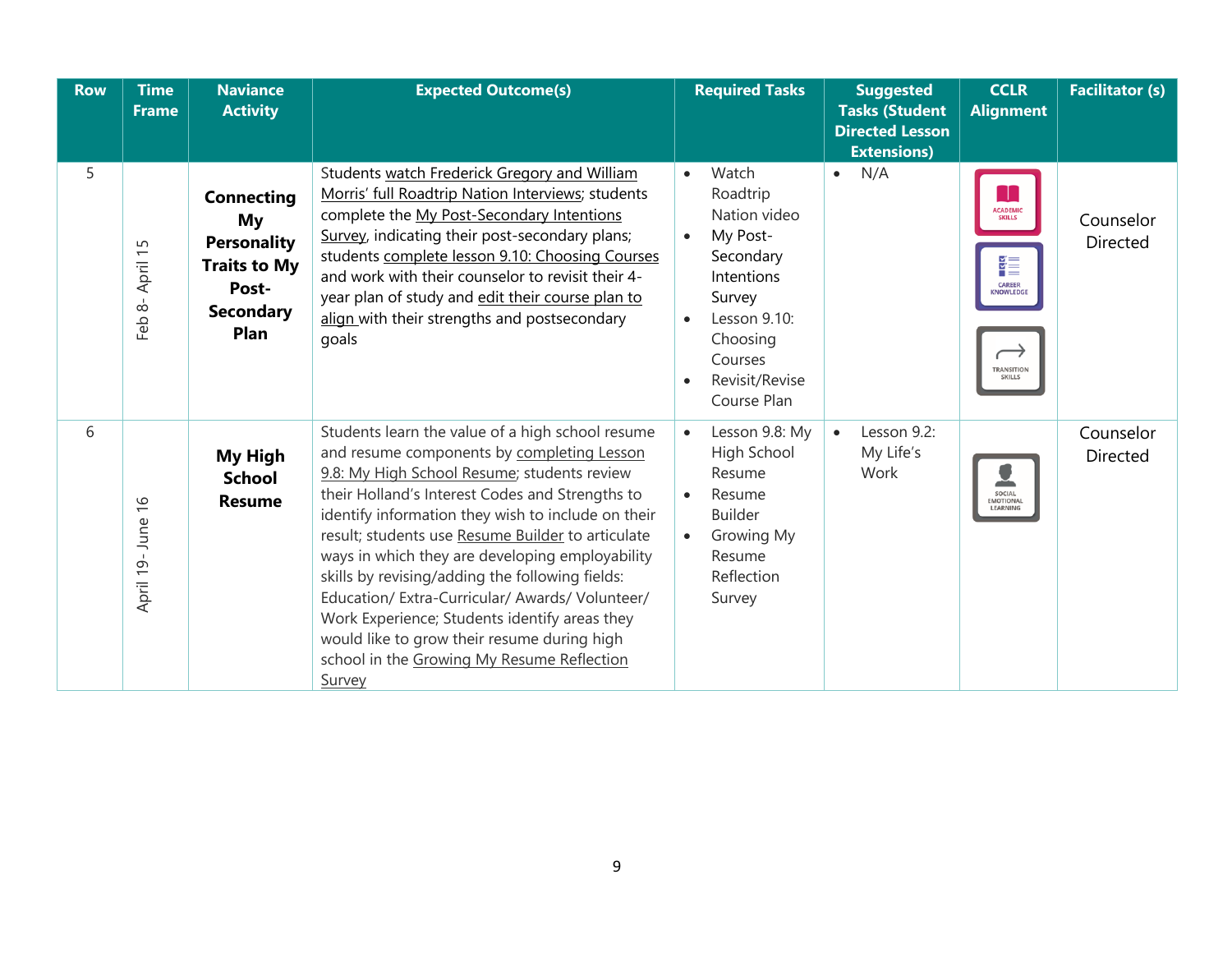- Successfully login to their Naviance account, navigate tasks assigned to them, and describe how they can use Naviance throughout their educational journey
- Identify their personality type, explore career opportunities tied to their strengths and interests, and identify their top career(s) of interest; students will adjust their 4-year course plan as necessary to align with their post-secondary aspirations
- Identify a post-secondary pathway they are most interested in pursuing after high school (Military, Trade, Workforce, 2- or 4-Year College) based on their career(s) of interest
- Identify the difference between a match, safety, and reach school; identify 3 or more colleges they may be interested in applying to; students identify the anatomy of a college website and can identify a college they are interested in applying to and can identify the costs associated with attending that college
- Identify the structure and content of the ACT of SAT; create a test prep SMART Goal and action plan to study for their assessment junior year
- Continue to build their high school resume by naming their strengths and accomplishments; students develop a plan to from their resume by identifying ways to get involved throughout high school; demonstrate employability skills through a mock interview with a school counselor or other adult mentor
- Identify school student organizations, clubs, or teams, volunteer experiences, extra-curricular activities, and meaningful summer experiences such as a job, internship, or early postsecondary preparation opportunity they plan to participate in throughout the remainder of their high school experience

| <b>Row</b>     | <b>Time</b><br><b>Frame</b>                                                                                             | <b>Naviance</b><br><b>Activity</b>                                                 | <b>Expected Outcome(s)</b>                                                                                                                                                                                                                                                                       | <b>Required Tasks</b>                                                                                     | <b>Suggested Tasks</b><br><b>(Student Directed</b><br><b>Lesson Extensions)</b>                  | <b>CCLR</b><br><b>Alignment</b>                                             | <b>Facilitator (s)</b> |
|----------------|-------------------------------------------------------------------------------------------------------------------------|------------------------------------------------------------------------------------|--------------------------------------------------------------------------------------------------------------------------------------------------------------------------------------------------------------------------------------------------------------------------------------------------|-----------------------------------------------------------------------------------------------------------|--------------------------------------------------------------------------------------------------|-----------------------------------------------------------------------------|------------------------|
|                | $\overline{c}$<br>$-NO$<br>82<br>Oct                                                                                    | <b>Introduction</b><br>to Naviance                                                 | Students are provided with an introduction to<br>Naviance, its purpose, and how they will use it<br>throughout the course of their educational<br>journey; students complete the Intro to Naviance<br>Scavenger Hunt as they learn to navigate and<br>experience the system in Naviance Students | Intro to<br>$\bullet$<br>Naviance<br>Scavenger<br>Hunt                                                    | Lesson 10.1:<br>$\bullet$<br>Participating in<br>My Life<br>Lesson 10.11:<br>Support<br>Networks | <b>TRANSITION</b><br><b>SKILLS</b>                                          | Counselor<br>Directed  |
| $\overline{c}$ | $\overline{\phantom{0}}$<br>$\overline{\phantom{0}}$<br>မိ<br>≏<br>$\circ$<br>$\overline{\phantom{0}}$<br>$\frac{5}{2}$ | <b>Ensuring I</b><br>am On Track<br>for High<br><b>School</b><br><b>Graduation</b> | Students work with their counselors to review<br>their course history by creating an initial course<br>plan in Naviance to ensure they are on track for<br>meeting graduation requirements<br>*Note: Task ONLY to be completed by repeating<br>9 <sup>th</sup> graders                           | Course<br>Planner-<br>view course<br>history<br>Reviewing<br>My Course<br>History<br>Reflection<br>Survey | N/A<br>$\bullet$                                                                                 | Æ<br><b>ACADEMIC</b><br><b>SKILLS</b><br><b>TRANSITION</b><br><b>SKILLS</b> | Counselor<br>Directed  |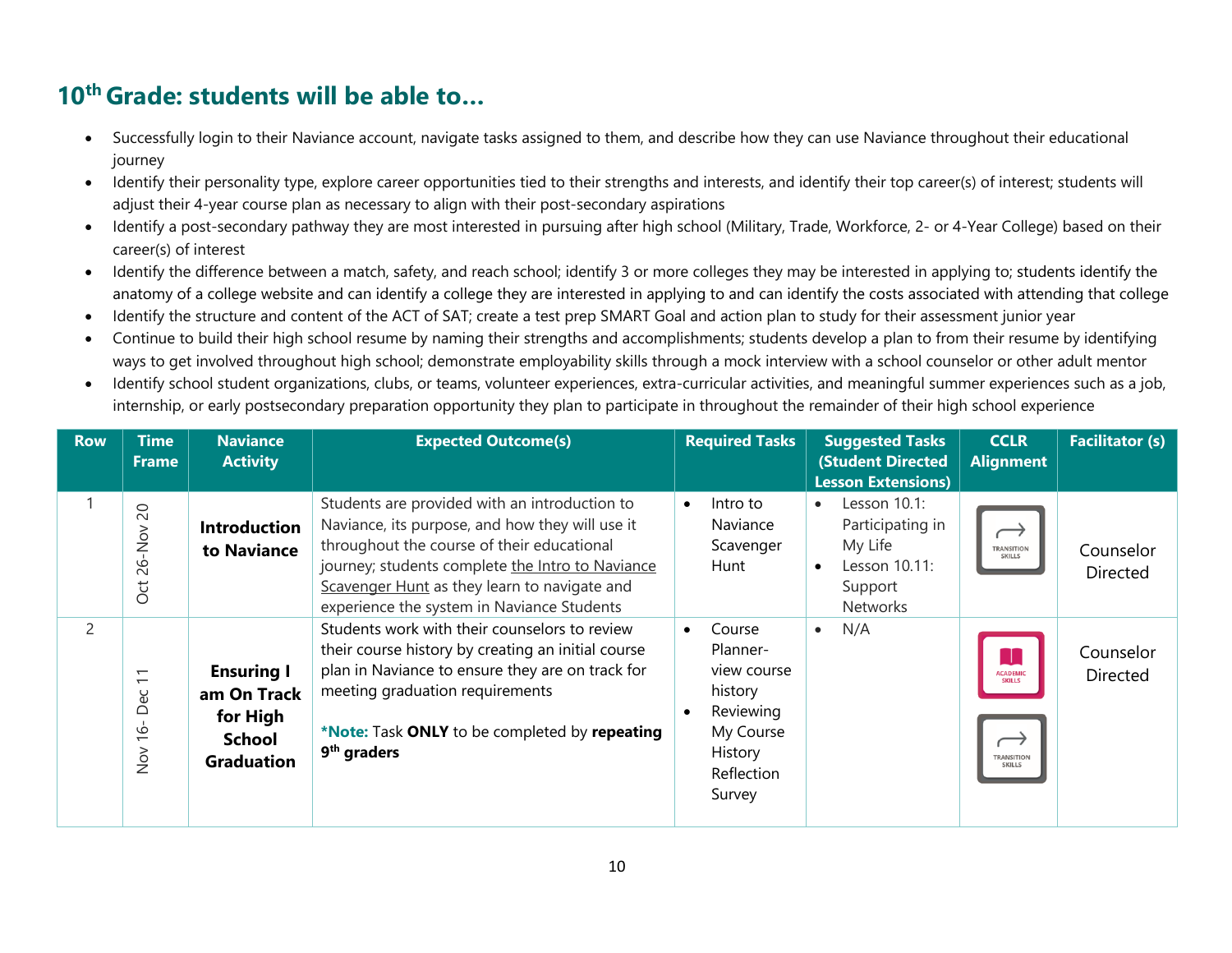| <b>Row</b>     | <b>Time</b><br><b>Frame</b> | <b>Naviance</b><br><b>Activity</b>                                                                   | <b>Expected Outcome(s)</b>                                                                                                                                                                                                                                                                                                                                                                                                                                                                              | <b>Required Tasks</b>                 | <b>Suggested Tasks</b><br><b>(Student Directed</b><br><b>Lesson Extensions)</b>                                                                                                                 | <b>CCLR</b><br><b>Alignment</b>                                 | <b>Facilitator (s)</b>                     |
|----------------|-----------------------------|------------------------------------------------------------------------------------------------------|---------------------------------------------------------------------------------------------------------------------------------------------------------------------------------------------------------------------------------------------------------------------------------------------------------------------------------------------------------------------------------------------------------------------------------------------------------------------------------------------------------|---------------------------------------|-------------------------------------------------------------------------------------------------------------------------------------------------------------------------------------------------|-----------------------------------------------------------------|--------------------------------------------|
| 3              | 4<br>Feb<br>Nov 16-         | <b>Connecting</b><br>My<br><b>Personality</b><br><b>Traits to</b><br><b>Career</b><br><b>Options</b> | Students watch Betty Cortina's full Roadtrip<br>Nation Interview; students complete the Do What<br>You Are Assessment to learn about their learning<br>styles and personality type; students favorite at<br>least 3 careers of interest                                                                                                                                                                                                                                                                 | N/A (this task is<br>optional)        | Roadtrip<br>$\bullet$<br>Nation videos<br>Do What You<br>$\bullet$<br>Are Assessment<br>Favorite 2<br>$\bullet$<br>careers of<br>interest                                                       | ¥≣<br><b>CAREER</b><br>KNOWLEDGE                                | Counselor or<br>Student<br><b>Directed</b> |
| $\overline{4}$ | 4<br>Nov 16-Feb             | <b>The College</b><br><b>Search</b><br><b>Process</b>                                                | Students complete lesson 10.7: My College Fears<br>and then lesson 10.10: My College Options to<br>learn about different college types; students learn<br>the difference between a match, safety, and reach<br>school; students use the SuperMatch tool to find<br>colleges that would be a fit for them; Students<br>add at least 3 colleges to their "Colleges I'm<br>Thinking About" list                                                                                                            | N/A (this task is<br>optional)        | Lesson 10.7: My<br>$\bullet$<br>College Fears<br>Lesson 10.10:<br>$\bullet$<br>My College<br>Options<br>SuperMatch<br>College Search<br>Add 3 or more<br>colleges to<br>their favorites<br>list | $\lnot$<br><b>COLLEGE</b><br>KNOWLEDGE                          | Counselor or<br>Student<br>Directed        |
| 5              | April 15<br>Feb $8-$        | <b>My Test Prep</b><br>Plan                                                                          | Students will learn the basics of major<br>standardized test required by many colleges and<br>the resources available to them to prepare for (i.e.<br>Naviance Test Prep, Khan Academy, Kaplan, etc.);<br>Students are introduced to Scattergrams and<br>explore how preparing and scoring well on tests<br>can impact their acceptance, specifically for their<br>"College's I'm Thinking About"; Students create a<br>College Entrance Exam SMART Goal with actions<br>steps to help reach their goal | Entrance<br>Exam<br><b>SMART Goal</b> | Lesson 10.5: My<br>Habits for<br><b>Success</b>                                                                                                                                                 | <b>COLLEGE</b><br>KNOWLEDGE<br><b>ACADEMIC</b><br><b>SKILLS</b> | Counselor<br><b>Directed</b>               |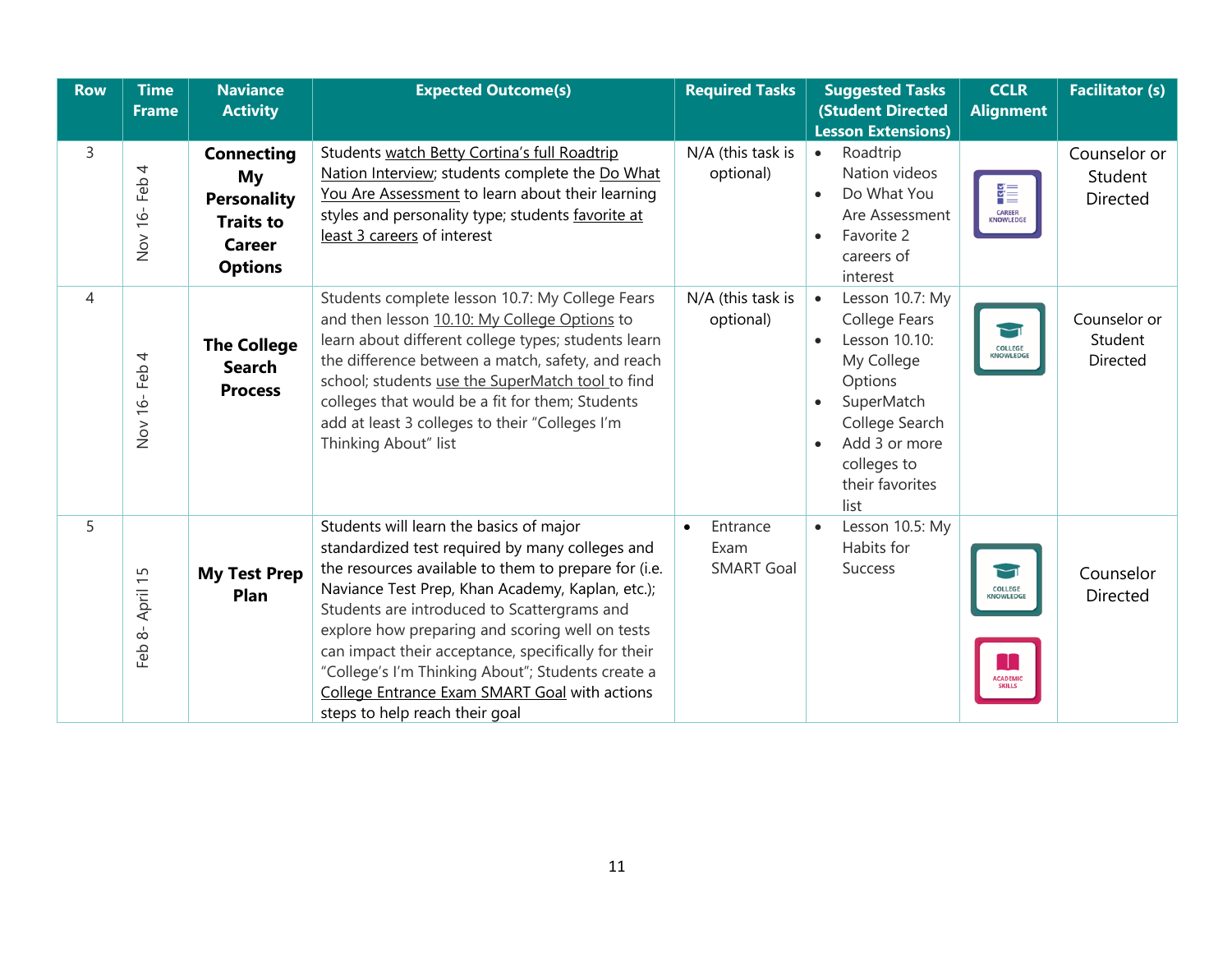| <b>Row</b> | Time<br>Frame                                  | <b>Naviance</b><br><b>Activity</b>                   | <b>Expected Outcome(s)</b>                                                                                                                                                                                                                                                                                                                                                                                                          | <b>Required Tasks</b>                                                                                                         |                        | <b>Suggested Tasks</b><br><b>(Student Directed</b><br><b>Lesson Extensions)</b>             | <b>CCLR</b><br><b>Alignment</b>                                                 | <b>Facilitator (s)</b>                     |
|------------|------------------------------------------------|------------------------------------------------------|-------------------------------------------------------------------------------------------------------------------------------------------------------------------------------------------------------------------------------------------------------------------------------------------------------------------------------------------------------------------------------------------------------------------------------------|-------------------------------------------------------------------------------------------------------------------------------|------------------------|---------------------------------------------------------------------------------------------|---------------------------------------------------------------------------------|--------------------------------------------|
| 6          | $\sqrt{ }$<br>April<br>$\infty$<br>Ρę<br>ட்    | <b>Revisiting</b><br><b>My Course</b><br><b>Plan</b> | Students watch Frederick Gregory and William<br>Morris' full Roadtrip Nation Interviews; students<br>review their careers favorites list and<br>complete/edit their My Post-Secondary Intentions<br>Survey indicating their post-secondary plans;<br>students complete lesson 10.6: Connecting My<br>Courses and Careers; students work with their<br>counselor to revisit their 4-year plan of study and<br>edit their course plan | My Post-<br>Secondary<br>Intentions<br>Survey<br>Lesson 10.6:<br>Connecting<br>My Courses<br>and Careers<br>Course<br>Planner | $\bullet$<br>$\bullet$ | RoadTrip<br><b>Nation Videos</b><br>Lesson 10.14:<br>Sharing My<br>Future with My<br>Family | 췙<br><b>CAREER</b><br><b>KNOWLEDGE</b><br>H<br><b>ACADEMIC</b><br><b>SKILLS</b> | Counselor<br><b>Directed</b>               |
| 7          | ρq<br>$\supset$<br>$\frac{9}{1}$<br>ന<br>April | <b>My High</b><br><b>School</b><br><b>Resume</b>     | Students use Resume Builder to articulate ways in<br>which they are developing employability skills by<br>revising/adding the following fields: Education/<br>Extra-Curricular/ Awards/ Volunteer/ Work<br>Experience                                                                                                                                                                                                               | Resume<br>Builder                                                                                                             | $\bullet$              | Growing My<br>Resume<br>Reflection<br>Survey                                                | SOCIAL<br><b>EMOTIONAL</b><br>LEARNING                                          | Counselor or<br>Teacher<br><b>Directed</b> |

- Successfully login to their Naviance account, navigate tasks assigned to them, and describe how they can use Naviance throughout their educational journey
- Identify their strengths and interests, explore career opportunities tied to their strengths and interests, and identify their top career(s) of interest; students will adjust their 4-year course plan as necessary to align with their post-secondary aspirations
- Create/revise a test prep SMART Goal and action plan to study for their college assessments
- Research the necessary next steps for the post-secondary pathway they are most interested in pursuing after high school (Military, Trade, Workforce, 2- or 4- Year College) based on their career(s) of interest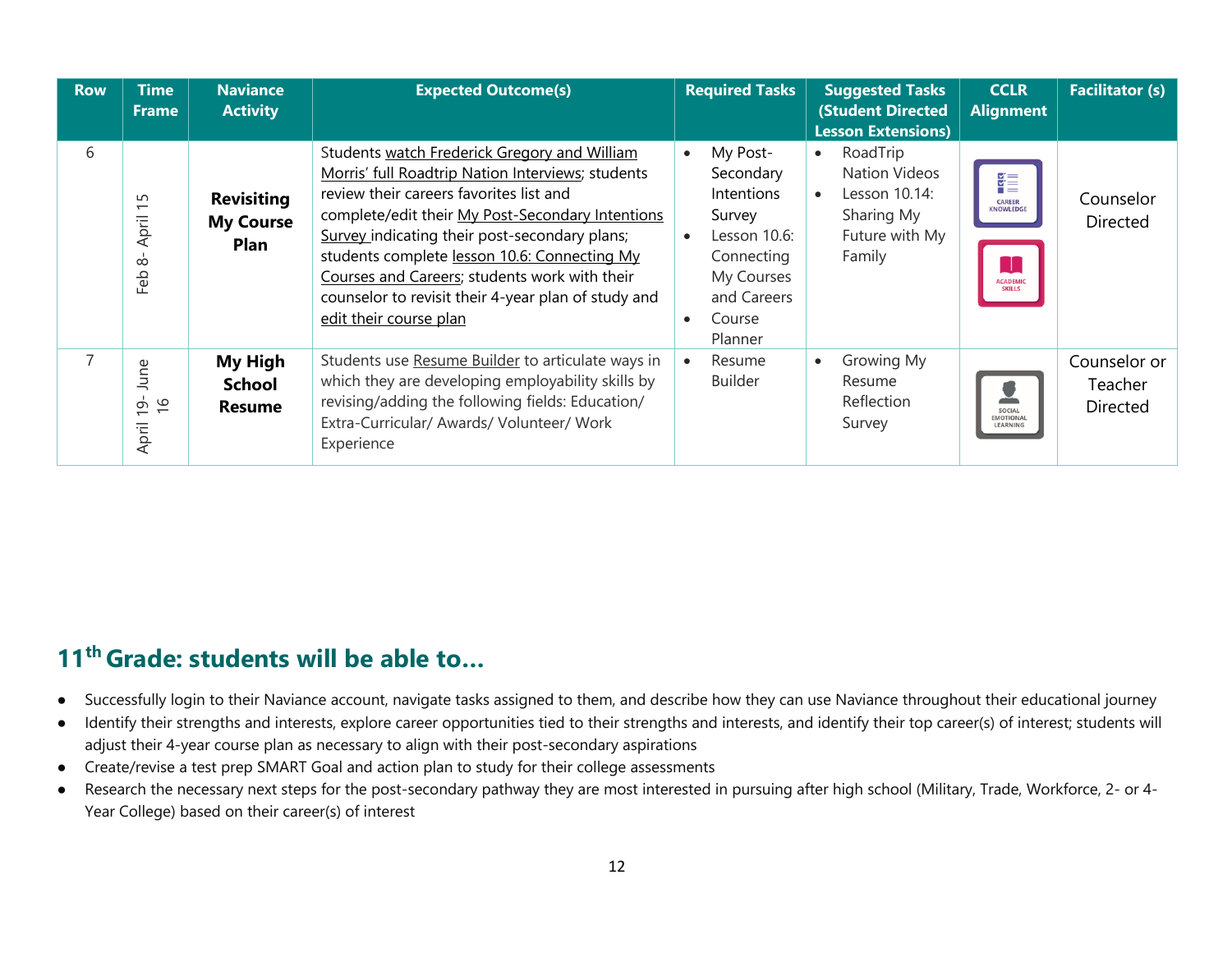- Identify the various types of financial aid available to them such as grants, scholarships, and loans; research and locate scholarships they are eligible for; identify the documents needed to complete the FAFSA
- Identify 3 or more postsecondary institutions that would be a good "fit" for them; outline steps they plan to take over the summer, early and late fall to ensure they are on track to meet deadlines for their Senior year
- Continue to build their high school resume by naming their strengths and accomplishments; students develop a plan to grow their resume by identifying ways to get involved throughout high school

| <b>Row</b>     | <b>Time</b><br><b>Frame</b>                       | <b>Naviance</b><br><b>Activity</b>                                                            | <b>Expected Outcome(s)</b>                                                                                                                                                                                                                                                                       | <b>Required Tasks</b>                                                                                                              | <b>Suggested Tasks</b><br><b>(Student Directed)</b><br><b>Lesson</b>                                             | <b>CCLR</b><br><b>Alignment</b>                                       | <b>Facilitator (s)</b>       |
|----------------|---------------------------------------------------|-----------------------------------------------------------------------------------------------|--------------------------------------------------------------------------------------------------------------------------------------------------------------------------------------------------------------------------------------------------------------------------------------------------|------------------------------------------------------------------------------------------------------------------------------------|------------------------------------------------------------------------------------------------------------------|-----------------------------------------------------------------------|------------------------------|
|                |                                                   |                                                                                               |                                                                                                                                                                                                                                                                                                  |                                                                                                                                    | <b>Extensions)</b>                                                                                               |                                                                       |                              |
| $\mathbf{1}$   | $\overline{C}$<br>Oct 26-Nov                      | <b>Introduction</b><br>to Naviance                                                            | Students are provided with an introduction to<br>Naviance, its purpose, and how they will use it<br>throughout the course of their educational<br>journey; students complete the Intro to Naviance<br>Scavenger Hunt as they learn to navigate and<br>experience the system in Naviance Students | Intro to<br>$\bullet$<br>Naviance<br>Scavenger<br>Hunt                                                                             | Lesson 11.3:<br>$\bullet$<br>Extracurricular<br>Activities<br>Lesson 11.7:<br>$\bullet$<br>My Support<br>Network | $\longrightarrow$<br>TRANSITION<br>SKILLS                             | Counselor<br>Directed        |
| $\overline{2}$ | $\overline{\overline{a}}$<br>Dec<br>$16 -$<br>Nov | <b>Ensuring I</b><br>am On Track<br>for High<br><b>School</b><br><b>Graduation</b>            | Students work with their counselors to review<br>their course history by creating an initial course<br>plan in Naviance to ensure they are on track for<br>meeting graduation requirements                                                                                                       | Course<br>$\bullet$<br>Planner-view<br>course<br>history<br>Reviewing<br>$\bullet$<br>My Course<br>History<br>Reflection<br>Survey | N/A<br>$\bullet$                                                                                                 | H.<br><b>ACADEMIC</b><br>SKILLS<br><b>TRANSITION</b><br><b>SKILLS</b> | Counselor<br><b>Directed</b> |
| $\overline{3}$ | 4<br>Feb<br>$16 -$<br>Nov                         | <b>Connecting</b><br>My<br><b>Strengths to</b><br><b>My Post-</b><br><b>Secondary</b><br>Plan | Students take the Career Interest Profiler<br>Assessment to learn about their top Holland<br>Codes and link them to potential careers of<br>interest; students will analyze their results and<br>then view matching careers; students favorite at<br>least 3 careers of interest                 | N/A<br>$\bullet$                                                                                                                   | Career Interest<br>$\bullet$<br>Profiler<br>Assessment<br>Favorite 3 or<br>more careers                          | 흹<br><b>CAREER</b><br>KNOWLEDGE                                       | Student<br><b>Directed</b>   |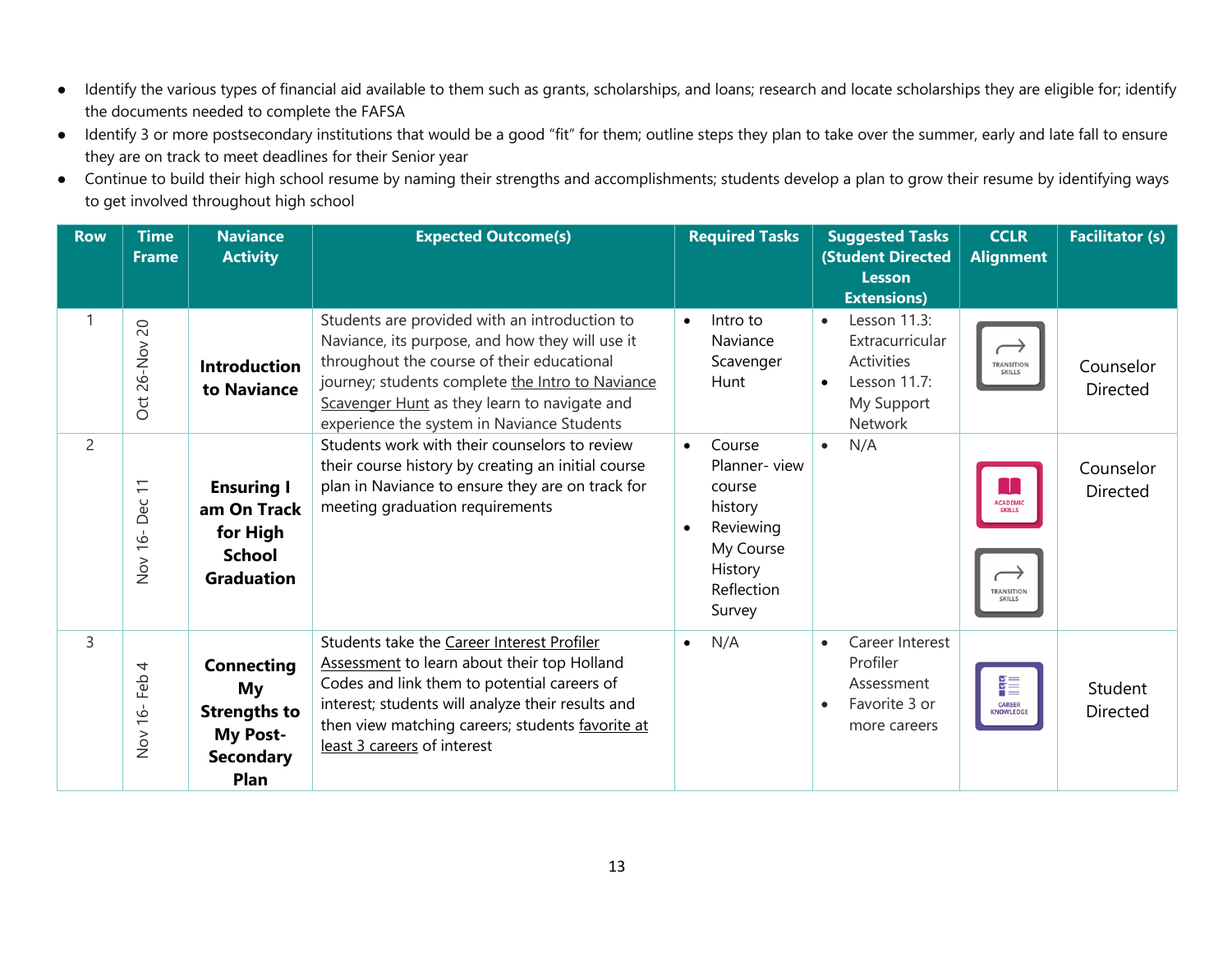| <b>Row</b>     | <b>Time</b><br><b>Frame</b> | <b>Naviance</b><br><b>Activity</b>                                                                  | <b>Expected Outcome(s)</b>                                                                                                                                                                                                                                                                                                                                                                                        | <b>Required Tasks</b>                                                                                                                                                      | <b>Suggested Tasks</b><br><b>(Student Directed</b><br><b>Lesson</b><br><b>Extensions)</b>                                                                                                            | <b>CCLR</b><br><b>Alignment</b>                         | <b>Facilitator (s)</b>     |
|----------------|-----------------------------|-----------------------------------------------------------------------------------------------------|-------------------------------------------------------------------------------------------------------------------------------------------------------------------------------------------------------------------------------------------------------------------------------------------------------------------------------------------------------------------------------------------------------------------|----------------------------------------------------------------------------------------------------------------------------------------------------------------------------|------------------------------------------------------------------------------------------------------------------------------------------------------------------------------------------------------|---------------------------------------------------------|----------------------------|
| $\overline{4}$ | Nov 16-Feb 4                | <b>Preparing</b><br>for My<br><b>College</b><br><b>Entrance</b><br><b>Exams</b>                     | Students complete lesson 11.5: My College<br>Assessments to learn the basics of standardized<br>tests required by many colleges; students<br>complete lesson 11.6: My Test Prep Plan to learn<br>about the various ways to prepare for<br>standardized tests and plan their preparation<br>route; Students create/revise their College<br>Entrance Exam SMART Goal with actions steps to<br>help reach their goal | Lesson 11.5:<br>$\bullet$<br>My College<br>Assessments<br>Lesson 11.6:<br>$\bullet$<br>My Test Prep<br>Plan<br>College<br>$\bullet$<br>Entrance<br>Exam SMART<br>Goal      | N/A<br>$\bullet$                                                                                                                                                                                     | <b>COLLEGE</b><br>KNOWLEDGE                             | Student<br>Directed        |
| 5              | Feb 8- April 15             | <b>Building My</b><br><b>Prospective</b><br><b>College List</b>                                     | Students learn the importance of finding a college<br>that "fits" them best by completing lesson 11.8:<br>College Fit; students complete lesson 11.9:<br>College SuperMatch to learn how to use the<br>SuperMatch tool in Naviance which will allow<br>students to find colleges right for them; students<br>use SuperMatch search and add at least 3<br>colleges to their Colleges I'm Thinking About list       | 11.8: College<br>$\bullet$<br>Fit<br>11.9: College<br>$\bullet$<br>SuperMatch<br>SuperMatch<br>$\bullet$<br>Search<br>Add 3 or<br>$\bullet$<br>more<br>colleges to<br>list | 11.10: My<br>$\bullet$<br>College Essay                                                                                                                                                              | <b>COLLEGE</b><br>KNOWLEDGE                             | Student<br><b>Directed</b> |
| 6              | Feb 8- April 15             | <b>Revisiting</b><br><b>My Course</b><br>Plan &<br><b>Preparing</b><br>for My<br><b>Senior Year</b> | Students watch Frederick Gregory and William<br>Morris' full Roadtrip Nation Interviews; students<br>review their careers favorite list and complete<br>their My Post-Secondary Intentions Survey,<br>indicating their postsecondary plans; Students<br>work with their counselor to revisit their 4-year<br>plan of study and edit their course plan; students<br>complete Lesson 11.15: My Senior Year          | My Post-<br>$\bullet$<br>Secondary<br>Intentions<br>Survey<br>Edit Course<br>$\bullet$<br>Plan<br>Lesson 11.15:<br>$\bullet$<br>My Senior<br>Year Course<br>Planner        | RoadTrip<br>$\bullet$<br><b>Nation</b><br>Interviews<br>Planning for<br>$\bullet$<br>My Senior<br>Year Project<br>Planning for<br>$\bullet$<br>my Senior<br>Year<br>Reflection<br>Planning<br>Survey | Т.<br><b>ACADEMIC</b><br>SKILLS<br>COLLEGE<br>KNOWLEDGE | Counselor<br>Directed      |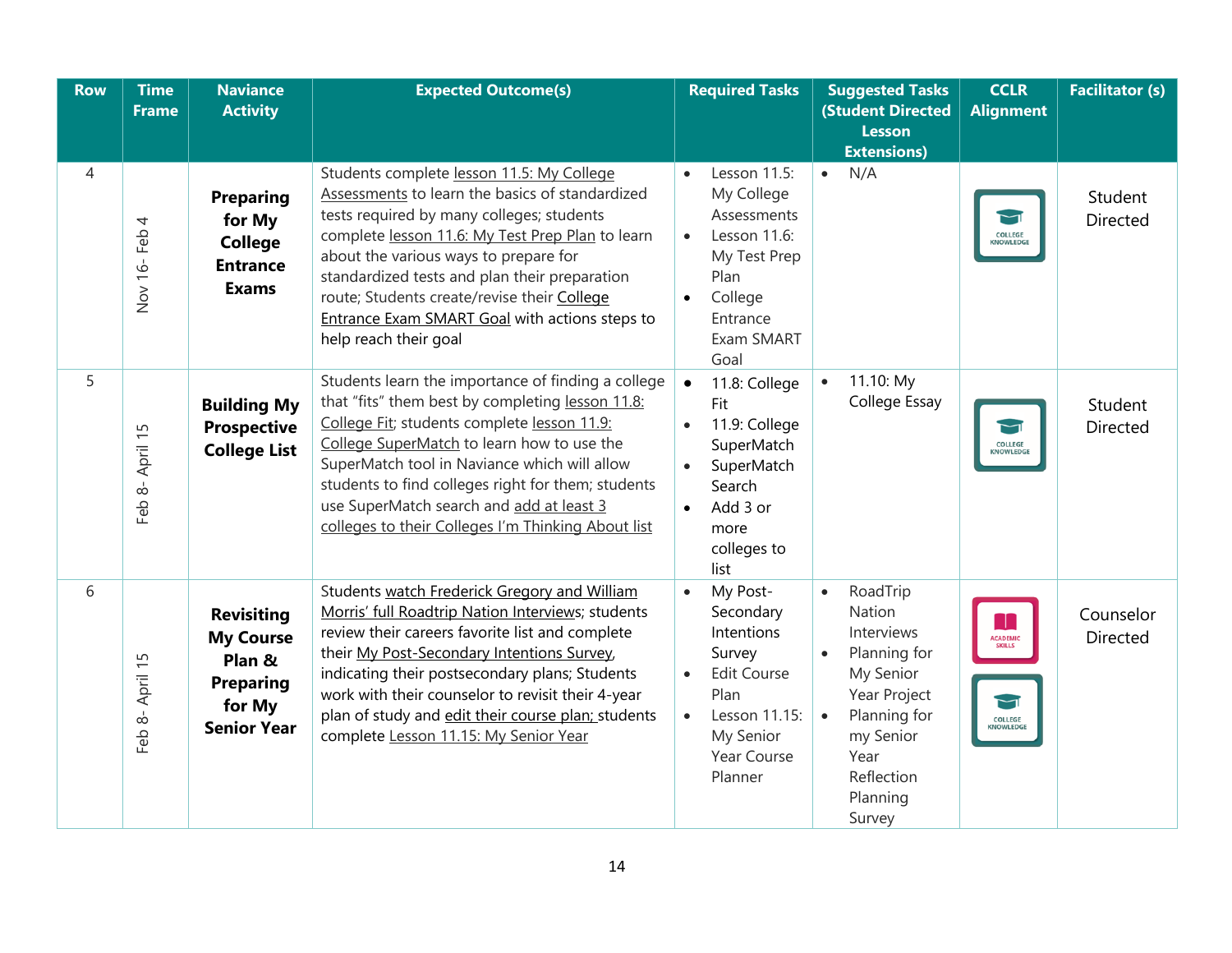| <b>Row</b>     | <b>Time</b><br><b>Frame</b> | <b>Naviance</b><br><b>Activity</b>                                                        | <b>Expected Outcome(s)</b>                                                                                                                                                                                                                                                                                                                                                                                                                                                                                                                                                                                                                                                                                                                                                                                                                                                                        | <b>Required Tasks</b>                                                                                                                                                      | <b>Suggested Tasks</b><br><b>(Student Directed</b>                                                                                                    | <b>CCLR</b><br><b>Alignment</b>                                                                  | <b>Facilitator (s)</b>                     |
|----------------|-----------------------------|-------------------------------------------------------------------------------------------|---------------------------------------------------------------------------------------------------------------------------------------------------------------------------------------------------------------------------------------------------------------------------------------------------------------------------------------------------------------------------------------------------------------------------------------------------------------------------------------------------------------------------------------------------------------------------------------------------------------------------------------------------------------------------------------------------------------------------------------------------------------------------------------------------------------------------------------------------------------------------------------------------|----------------------------------------------------------------------------------------------------------------------------------------------------------------------------|-------------------------------------------------------------------------------------------------------------------------------------------------------|--------------------------------------------------------------------------------------------------|--------------------------------------------|
|                |                             |                                                                                           |                                                                                                                                                                                                                                                                                                                                                                                                                                                                                                                                                                                                                                                                                                                                                                                                                                                                                                   |                                                                                                                                                                            | <b>Lesson</b>                                                                                                                                         |                                                                                                  |                                            |
|                |                             |                                                                                           |                                                                                                                                                                                                                                                                                                                                                                                                                                                                                                                                                                                                                                                                                                                                                                                                                                                                                                   |                                                                                                                                                                            | <b>Extensions)</b><br>11.4:<br>$\bullet$<br>Challenging<br>Myself                                                                                     |                                                                                                  |                                            |
| $\overline{7}$ | Feb 8- June 16              | <b>My Post-</b><br><b>Secondary</b><br><b>Payment</b><br><b>Options</b>                   | Students learn the various ways to pay their way<br>through their post-secondary option, including:<br>financial aid at the state and federal level,<br>scholarships, grants, loans, work-study, etc. by<br>completing Lesson 11.12: Financial Aid Options<br>and lesson 11.13: Paying for College; students are<br>introduced to FAFSA and complete lesson 11.14:<br>Get Ready for FAFSA to learn what documents<br>they need to begin collecting for their application<br>process; students use the scholarship search tools<br>in Naviance to begin to research scholarships<br>available to them                                                                                                                                                                                                                                                                                              | 11.12:<br>$\bullet$<br><b>Financial Aid</b><br>Options<br>11.13: Paying<br>$\bullet$<br>for College<br>Post-<br>$\bullet$<br>Secondary<br>Payment<br>Options<br>Reflection | 11.14: Get<br>$\bullet$<br>Ready for the<br><b>FAFSA</b><br>Scholarship<br>$\bullet$<br>Search                                                        | <b>COLLEGE</b><br>KNOWLEDGE                                                                      | Counselor or<br>Student<br>Directed        |
| 8              | April 19- June 16           | <b>My High</b><br><b>School</b><br><b>Resume &amp;</b><br><b>Mock</b><br><b>Interview</b> | Students review their top 3 Strengths and use<br>Resume Builder to articulate ways in which they<br>are developing employability skills by<br>revising/adding the following fields: Education/<br>Extra-Curricular/ Awards/ Volunteer/ Work<br>Experience; Students identify areas they would like<br>to grow their resume during high school in the<br><b>Growing My Resume Reflection Survey; students</b><br>will identify an adult mentor to conduct a mock<br>interview; students demonstrate knowledge of<br>basic vocabulary, mindsets, and behaviors<br>appropriate for professional interaction, and<br>knowledge of the application and interviewing<br>process: including dressing for success, identifying<br>personal strengths and abilities, and<br>communicating effectively; students reflect on<br>their interview by completing the Mock Interview<br><b>Reflection Survey</b> | Resume<br>$\bullet$<br><b>Builder</b>                                                                                                                                      | Growing My<br>$\bullet$<br>Resume<br>Reflection<br>Survey<br>Mock<br>$\bullet$<br>Interview<br>Mock<br>$\bullet$<br>Interview<br>Reflection<br>Survey | SOCIAL<br><b>EMOTIONAL</b><br>LEARNING<br>$I(\sqrt{2})$<br>INTERPERSONAL<br>TRANSITION<br>SKILLS | Counselor or<br>Teacher<br><b>Directed</b> |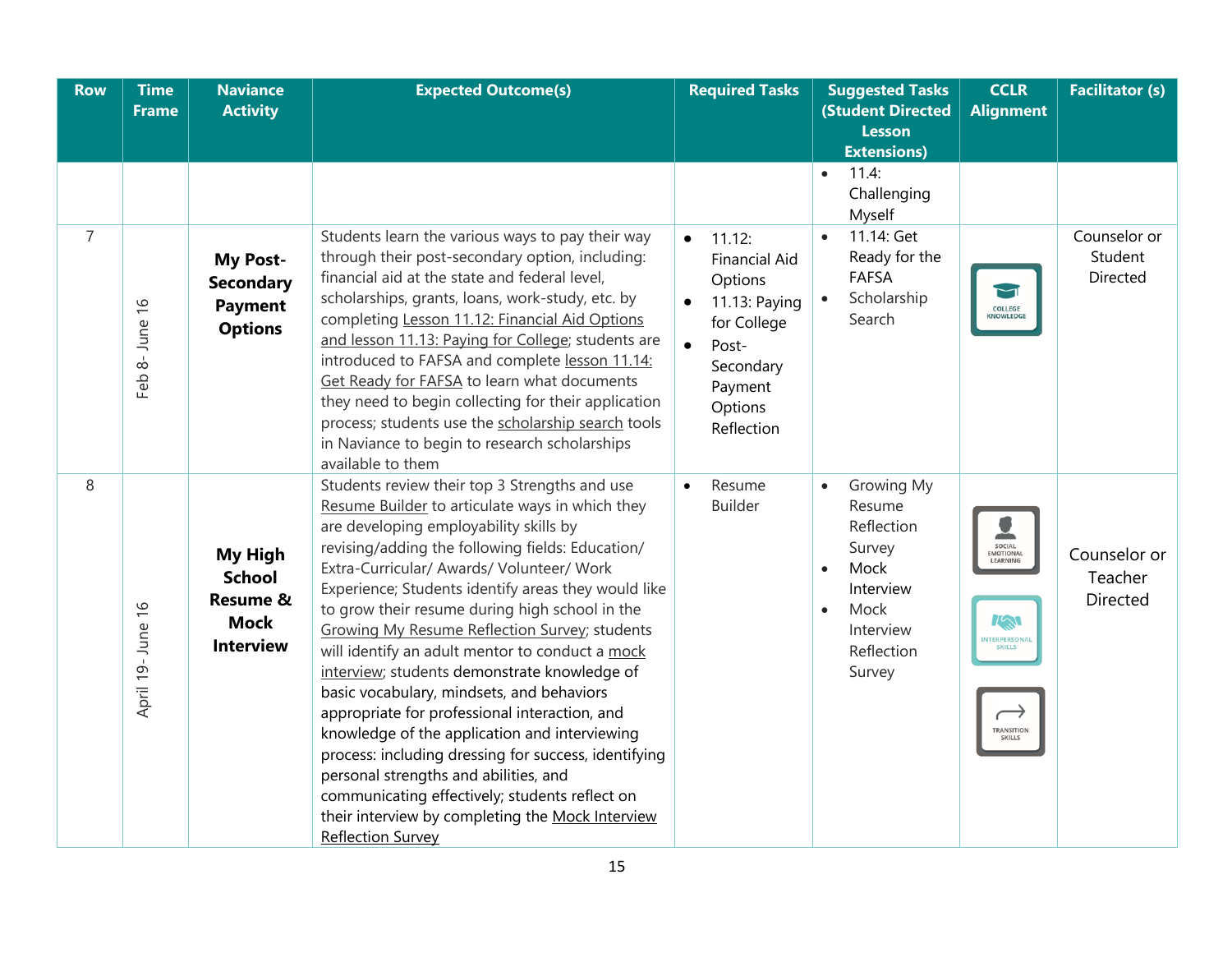- Successfully login to their Naviance account, navigate tasks assigned to them, and describe how they can use Naviance throughout their educational journey
- Identify their strengths and interests to demonstrate employability skills and finalize their resume
- Research and apply for various financial aid opportunities, including FAFSA and scholarships
- Provide evidence of a concrete post-secondary plan and articulate the process they went through in making their decision

| <b>Row</b>     | <b>Time</b><br><b>Frame</b>                                                                                   | <b>Naviance</b><br><b>Activity</b>                                                 | <b>Expected Outcome(s)</b>                                                                                                                                                                                                                                                                                                                                                                                                   | <b>Required Tasks</b>                                                                                                | <b>Suggested Tasks</b><br><b>(Student Directed</b><br><b>Lesson Extensions)</b> | <b>CCLR</b><br><b>Alignmen</b>                                         | <b>Facilitator</b><br>(s) |
|----------------|---------------------------------------------------------------------------------------------------------------|------------------------------------------------------------------------------------|------------------------------------------------------------------------------------------------------------------------------------------------------------------------------------------------------------------------------------------------------------------------------------------------------------------------------------------------------------------------------------------------------------------------------|----------------------------------------------------------------------------------------------------------------------|---------------------------------------------------------------------------------|------------------------------------------------------------------------|---------------------------|
| 1              | $\overline{c}$<br>$26 - Nov$<br><b>Oct</b>                                                                    | <b>Introduction</b><br>to Naviance                                                 | Students are provided with an introduction to<br>Naviance, its purpose, and how they will use it<br>throughout the course of their educational<br>journey; students complete the Intro to Naviance<br>Scavenger Hunt as they learn to navigate and<br>experience the system in Naviance Students;<br>students complete the "My Post-Secondary<br>Intentions Survey" on their own, indicating their<br>plans after graduation | Intro to<br>$\bullet$<br>Naviance<br>Scavenger<br>Hunt<br>My Post-<br>$\bullet$<br>Secondary<br>Intentions<br>Survey | N/A<br>$\bullet$                                                                | <b>TRANSITION</b><br><b>SKILLS</b>                                     | Counselor<br>Directed     |
| $\overline{2}$ | $\overline{\phantom{0}}$<br>$\overline{\phantom{0}}$<br>မိ<br>≏<br>$\circ$<br>$\overline{\phantom{0}}$<br>Nov | <b>Ensuring I</b><br>am On Track<br>for High<br><b>School</b><br><b>Graduation</b> | Students work with their counselors to review<br>their course history by creating an initial course<br>plan in Naviance to ensure they are on track for<br>meeting graduation requirements                                                                                                                                                                                                                                   | Course<br>Planner-view<br>course history<br>Reviewing My<br>$\bullet$<br>Course History<br>Reflection<br>Survey      | N/A                                                                             | <b>ACADEMIC</b><br><b>SKILLS</b><br><b>TRANSITION</b><br><b>SKILLS</b> | Counselor<br>Directed     |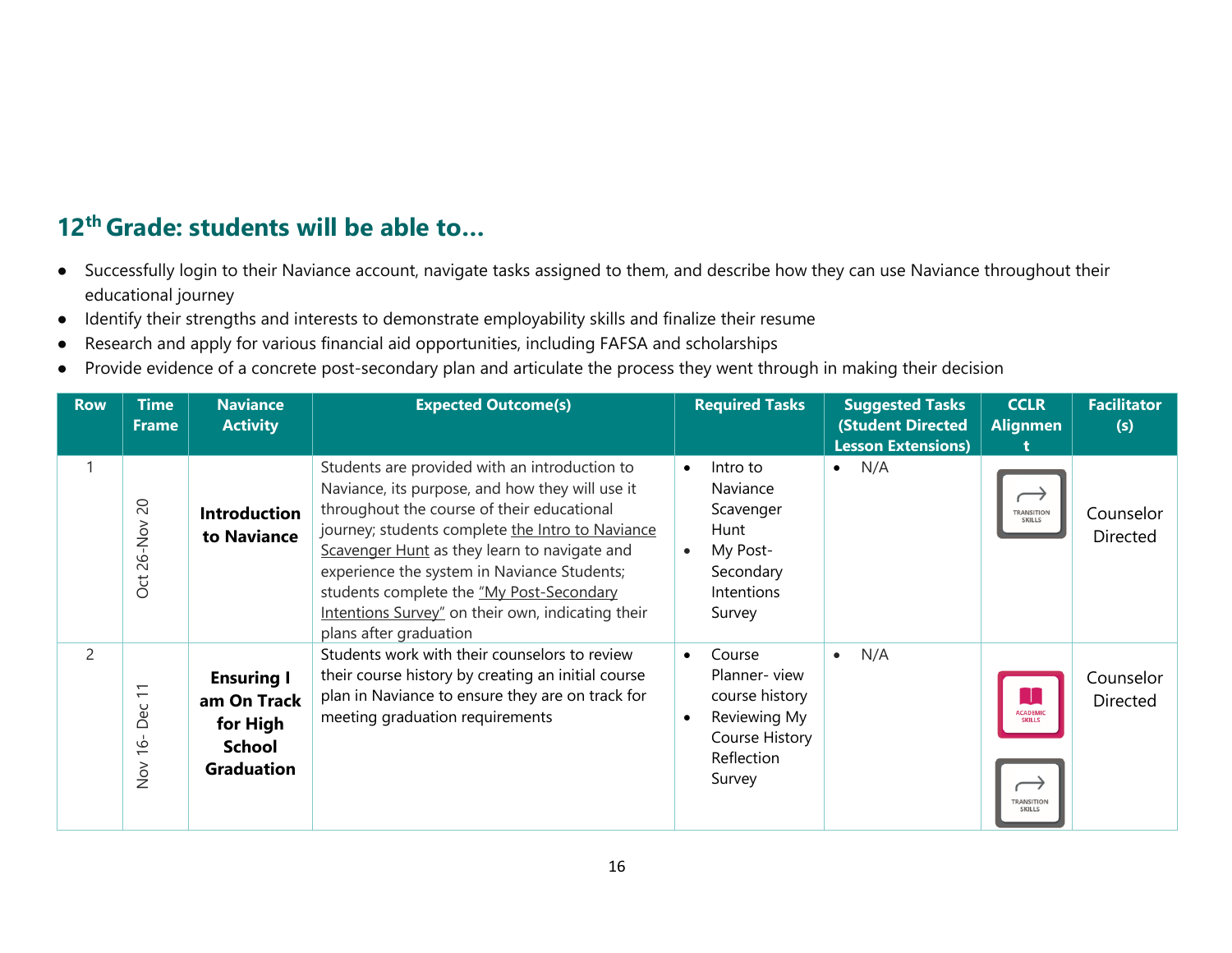| <b>Row</b> | <b>Time</b><br><b>Frame</b> | <b>Naviance</b><br><b>Activity</b>                                                                              | <b>Expected Outcome(s)</b>                                                                                                                                                                                                                                                                                                                                                                                                                                                                                                                                                                   | <b>Required Tasks</b>          | <b>Suggested Tasks</b><br><b>(Student Directed</b><br><b>Lesson Extensions)</b>                                                                                                                                                                          | <b>CCLR</b><br><b>Alignmen</b>                                 | <b>Facilitator</b><br>(s)  |
|------------|-----------------------------|-----------------------------------------------------------------------------------------------------------------|----------------------------------------------------------------------------------------------------------------------------------------------------------------------------------------------------------------------------------------------------------------------------------------------------------------------------------------------------------------------------------------------------------------------------------------------------------------------------------------------------------------------------------------------------------------------------------------------|--------------------------------|----------------------------------------------------------------------------------------------------------------------------------------------------------------------------------------------------------------------------------------------------------|----------------------------------------------------------------|----------------------------|
| 3          | April 15<br>Nov 12-         | <b>Applying for</b><br>Post-<br><b>Secondary</b><br><b>Funding:</b><br><b>FASFA&amp;</b><br><b>Scholarships</b> | Students complete lesson 12.10: Completing the<br>FAFSA read about completing the FAFSA, develop<br>a list of necessary information needed to<br>complete the FAFSA and who they will need to<br>get that information from, and make a plan for<br>completing the FAFSA; students complete lesson<br>12.6: Types of Scholarships to learn about<br>different types of scholarships; students complete<br>lesson 12.4: National Scholarship Search and use<br>the scholarship search tool in Naviance to search<br>for scholarships they are eligible for; students<br>apply for scholarships | N/A (this task is<br>optional) | Lesson 12.10:<br>$\bullet$<br>Completing the<br><b>FAFSA</b><br>Lesson 12.6:<br>Types of<br>Scholarships<br>12.4: National<br>Scholarship<br>Search<br>Scholarship<br>Search<br>12.12: Financial<br>Aid Offer<br>Analyzer<br>12.14: My<br>College Budget | COLLEGE<br>KNOWLEDGE                                           | Student<br><b>Directed</b> |
| 4          | April 15<br>Nov 12-         | <b>Finalizing</b><br><b>My Resume</b>                                                                           | Students complete lesson 12.5: My Resume;<br>students use Resume Builder to articulate ways in<br>which they are developing essential employability<br>skills by revising all fields on their resume                                                                                                                                                                                                                                                                                                                                                                                         | N/A (this task is<br>optional) | Lesson 12.5: My<br>$\bullet$<br>Resume<br>Resume Builder                                                                                                                                                                                                 | SOCIAL<br>EMOTIONAL<br>LEARNING<br>TRANSITION<br><b>SKILLS</b> | Student<br><b>Directed</b> |